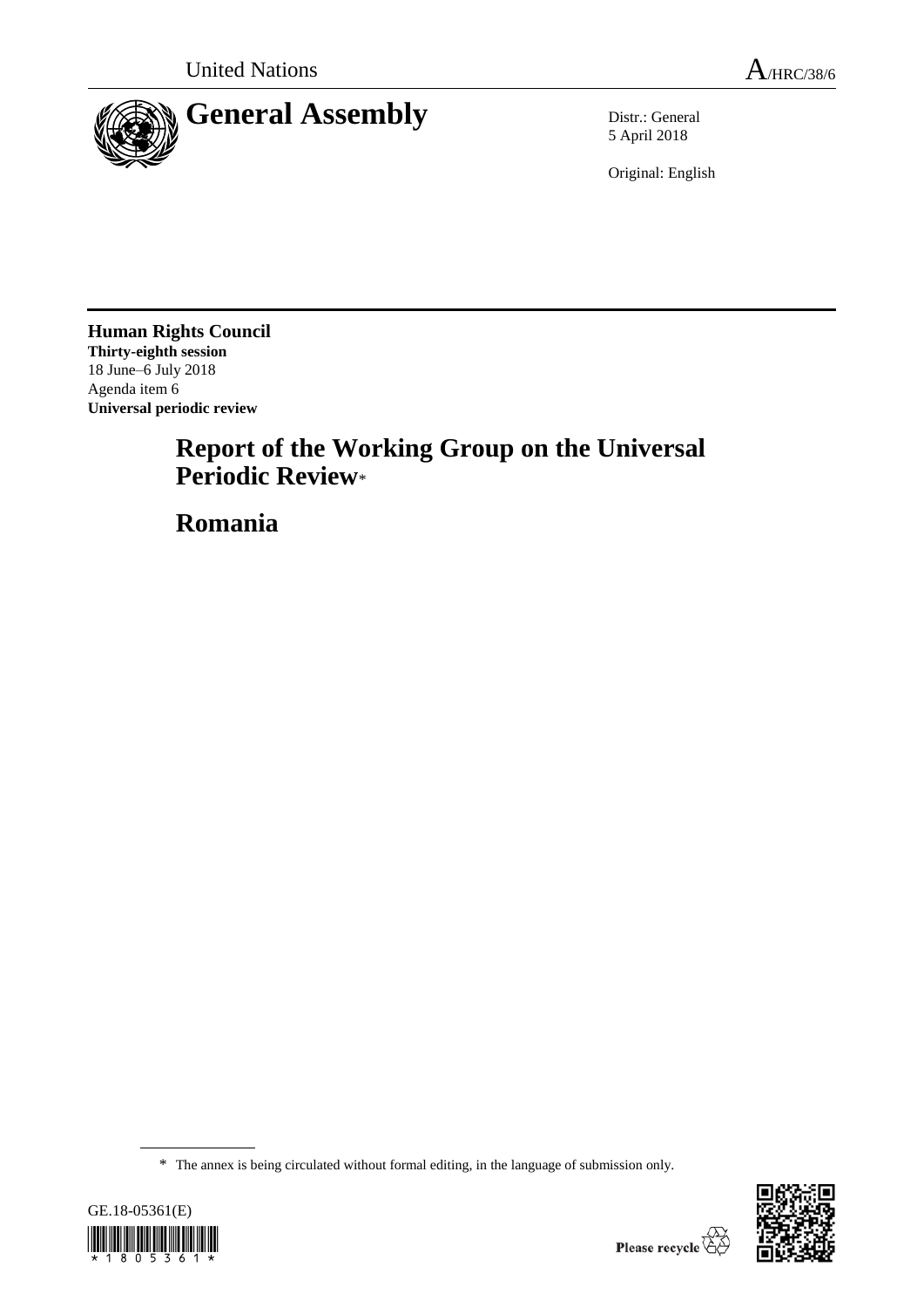# **Introduction**

1. The Working Group on the Universal Periodic Review, established in accordance with Human Rights Council resolution 5/1, held its twenty-ninth session from 15 to 26 January 2018. The review of Romania was held at the 3rd meeting, on 16 January 2018. The delegation of Romania was headed by the Secretary of State, Ministry of Foreign Affairs, Alexandru Victor Micula. At its 10th meeting, held on 19 January 2018, the Working Group adopted the report on Romania.

2. On 10 January 2018, the Human Rights Council selected the following group of rapporteurs (troika) to facilitate the review of Romania: Iraq, Nigeria and Ukraine.

3. In accordance with paragraph 15 of the annex to Human Rights Council resolution 5/1 and paragraph 5 of the annex to Council resolution 16/21, the following documents were issued for the review of Romania:

(a) A national report submitted/written presentation made in accordance with paragraph 15 (a) (A/HRC/WG.6/29/ROU/1);

(b) A compilation prepared by the Office of the United Nations High Commissioner for Human Rights (OHCHR) in accordance with paragraph 15 (b) (A/HRC/WG.6/29/ROU/2);

(c) A summary prepared by OHCHR in accordance with paragraph 15 (c) (A/HRC/WG.6/29/ROU/3).

4. A list of questions prepared in advance by Belgium, Brazil, Czechia, Germany, Liechtenstein, Portugal, Slovenia, Spain, Sweden, the United Kingdom of Great Britain and Northern Ireland and the United States of America was transmitted to Romania through the troika. These questions are available on the website of the universal periodic review.

## **I. Summary of the proceedings of the review process**

#### **A. Presentation by the State under review**

5. The delegation stated that Romania had held presidential, parliamentary and local, as well as European Parliament elections, since its second universal period review in 2013. During the reporting period, the Government had taken several measures to improve its institutional and legislative framework relating to the protection of human rights.

6. The national report was structured in line with the recommendations from the second review, a large number of which concerned protection from discrimination, particularly against the Roma. The national report highlighted the importance that the authorities attached to that subject and provided information on several achievements in that regard. It outlined the main measures that had been taken to end segregation in education, integrate Roma culture into the school curricula, and improve the access of the Roma to the labour market and the health-care system. The strategy for the inclusion of Romanian citizens belonging to the Roma minority 2015–2020 took into account recommendations from the European Union.

7. Furthermore, Romania had continued to invest in social housing programmes for Roma communities. The eviction of tenants and the demolition of buildings constructed without authorization on State land had been carried out in accordance with the national legislation, providing a judicial review and legal guarantees against forced evictions. The Government had also taken several special measures to address barriers that the Roma had been facing in the area of housing.

8. Romania had continued to pursue a policy aimed at preventing and sanctioning all forms of discrimination. The Government had developed and adopted the "Equality, Inclusion, Diversity" Strategy 2016–2020, based on the recommendations of the Council of Europe and the Special Rapporteur on extreme poverty and human rights. It built on the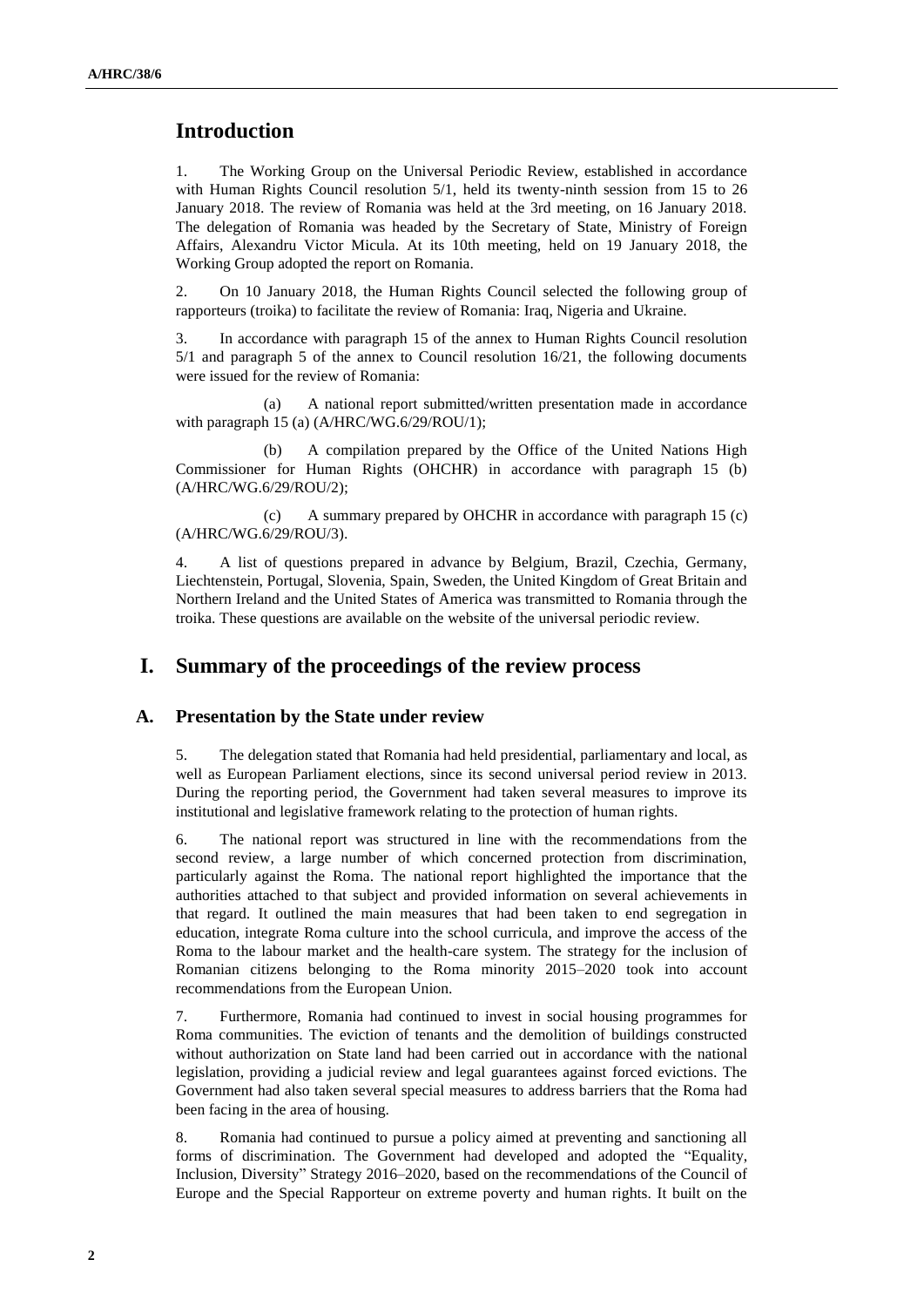2007–2013 strategy and on the need to ensure greater coherence in the implementation of anti-discrimination legislation. Additionally, many sectoral strategies concerning human rights contained provisions on combating discrimination. Awareness-raising activities had been carried out in the framework of those strategies in order to effectively achieve the desired results. For example, between 2015 and 2017, several public awareness-raising campaigns had been carried out and professional training delivered on gender equality.

9. The National Council for Combating Discrimination had become increasingly effective in its work. It had received a growing number of petitions over the reporting period. It had also received more requests to provide its expert opinion on judicial proceedings. The courts had continued to play an important role in ensuring respect of the principle of non-discrimination by giving due consideration to European and international practices.

10. The Government attributed great importance to the protection of the rights of persons belonging to vulnerable groups. It had therefore adopted a series of normative acts to improve protection of the rights of persons with disabilities. A national strategy for 2016–2020 entitled "A society without barriers for persons with disabilities" aimed to ensure the implementation of the Convention on the Rights of Persons with Disabilities and embraced the vision of the European Disability Strategy 2010–2020. The national strategy underlined the authorities' commitment to improving the quality of life of persons with disabilities.

11. Several measures had been taken regarding the legal representation of persons with disabilities during the reporting period. For example, a new law adopted in 2016 provided for the creation of a council to monitor the provisions of the Convention on the Rights of Persons with Disabilities in general and in particular, to review the protection of the rights of persons with disabilities in residential institutions and to follow up cases of deaths in such institutions. The Prosecutor General had set out clear guidelines on how to conduct effective investigations into reports of violations of the rights of persons with disabilities. The Prosecutor's Office had taken several measures to ensure that crimes perpetrated against persons with disabilities in residential institutions or against individuals placed in mental health institutions were effectively investigated.

12. The Government continued to pursue efforts to reduce child poverty, including by relying on financial support from the European Union. All the national strategies addressing the social exclusion of different groups of vulnerable children set a requirement for an integrated national response to address the multiple drivers of inequality. The provision of individualized and integrated support through single entry points or personalized case managers could improve the effectiveness and efficiency of social services. The National Authority for the Protection of the Rights of the Child and Adoption had strengthened its capacity to develop new, evidence-based policies for deinstitutionalization by making use of funds from the European Union.

13. Additionally, in 2017, Parliament had adopted a law establishing the Ombudsman for Children, following recommendations from several United Nations human rights bodies. Thus, Romania would have an independent institution to supervise the way children's rights were respected nationwide in 2018.

14. Measures had also been taken to address violence against children. Several awareness-raising campaigns conducted by the Government in partnership with the United Nations Children's Fund (UNICEF) and civil society organizations had contributed to the recognition of various forms of violence and abuse. The number of reported cases of physical violence and neglect had increased. In 2016, Romania had become a pioneer in the Global Partnership to End Violence against Children, committing to identify and operationalize initiatives to end violence against children, and to deliver comprehensive prevention and response services against violence.

15. The National Agency against Trafficking in Persons had been managing an integrated system for maintaining regular contact with the victims of human trafficking. The system contained data on victims of human trafficking identified in Romania, as well as Romanian citizens identified as victims abroad.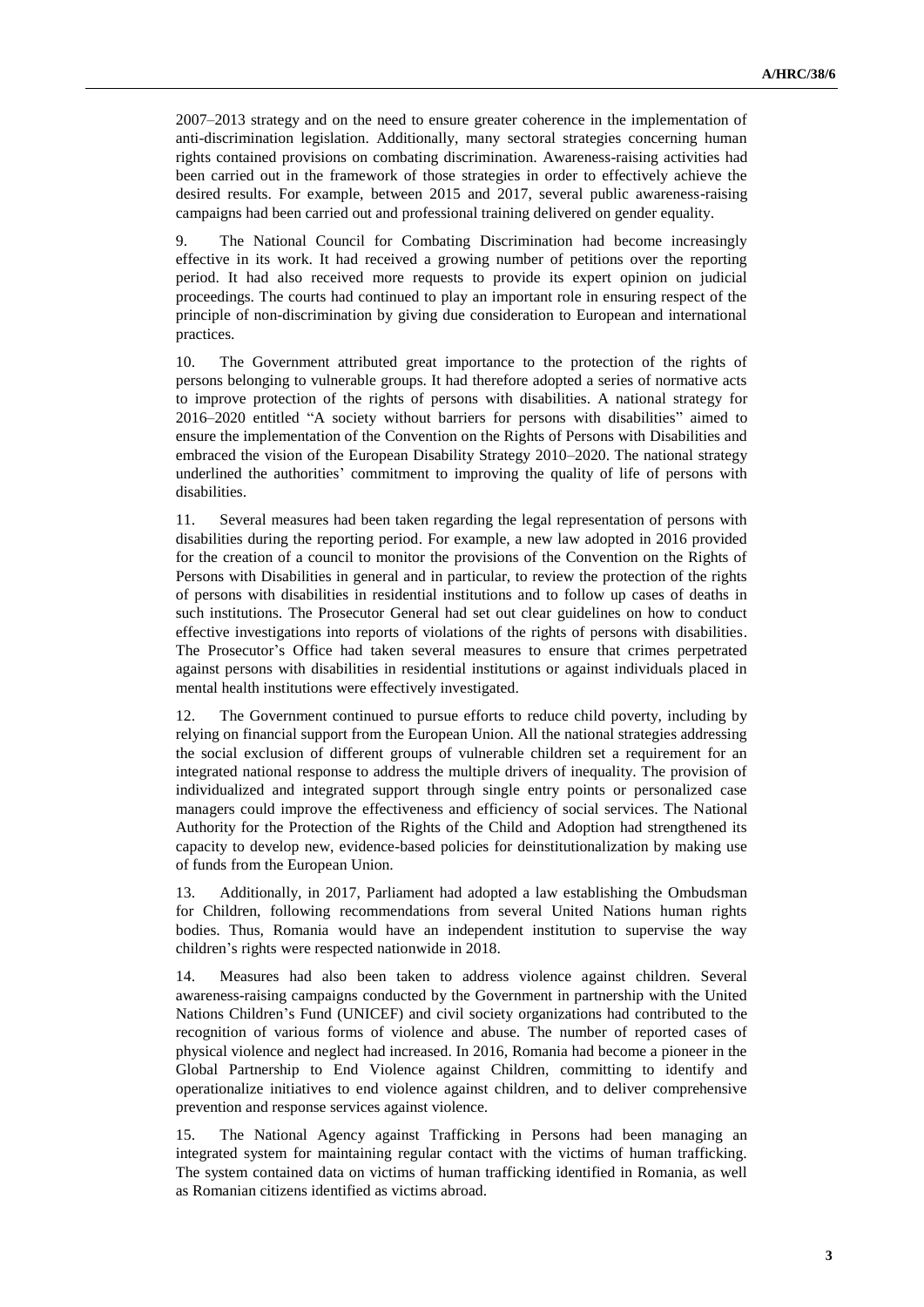16. The Romanian Constitution and other laws provided guarantees for the independence of the judiciary. The national strategy for the development of the judiciary 2015–2020 and its subsequent action plan aimed at improving the efficiency of the judiciary. To date, the work on developing a comprehensive legislative framework on the functioning of the judiciary had been completed.

17. The national report outlined the efforts of the Government to address prison overcrowding. Significant progress had been made by reducing the shortage of detention places from 18,000 in 2012 to 4,300 in 2018. That issue would be fully addressed in the near future.

#### **B. Interactive dialogue and responses by the State under review**

18. During the interactive dialogue, 78 delegations made statements. Recommendations made during the dialogue are to be found in section II of the present report.

19. Australia commended Romania for the progress made in implementing reforms concerning anti-corruption and the judiciary. It encouraged Romania to continue its efforts towards gender equality and the empowerment of women and girls. Australia expressed concern about reports of discrimination against people living with HIV/AIDS.

20. Israel commended Romania for its role as a chair of the International Holocaust Remembrance Alliance. It noted the importance of the work of the National Council for Combating Discrimination and the measures taken to prevent discrimination against people living with HIV/AIDS.

21. Italy welcomed the ratification of the Council of Europe Convention on Preventing and Combating Violence against Women and Domestic Violence (the Istanbul Convention), the adoption of the new Criminal and Criminal Procedure Codes, the establishment of a department on prevention of torture within the Ombudsman's Office and the measures aiming at Roma inclusion.

22. Japan welcomed the efforts of Romania to combat human trafficking, and the reestablishment of the National Authority for the Protection of the Rights of the Child and Adoption and legislative measures to protect the rights of children.

23. Malaysia was encouraged by the efforts of Romania to make education at all levels more accessible to a wider section of the population, including by setting up inclusive education centres, increasing access to education for children with special needs and adopting a national strategy to prevent children from dropping out of school.

24. Maldives commended Romania for the steps it had taken to strengthen the judiciary. Maldives was encouraged by the Government's efforts to promote and protect the rights of persons with disabilities, and welcomed the relevant national strategy.

25. Mexico welcomed the progress made towards eliminating discrimination against women and promoting gender equality, including the establishment of the National Agency for Equal Opportunities for Women and Men and the adoption of the national strategy.

26. Mongolia noted that issues such as gender inequality, domestic violence, women living in poverty, women's employment, the wage gap and discrimination required serious attention. It expressed concern at the situation in the health sector.

27. Montenegro commended Romania for the progress achieved in judicial reform, fighting corruption and human rights protection overall. It encouraged Romania to continue strengthening inclusive policies, particularly in education, social and health protection and access to the labour market.

28. Morocco welcomed the fact that Romania was considering ratifying the Optional Protocol to the Convention on the Rights of Persons with Disabilities, and its efforts in the field of human rights education, including professional training.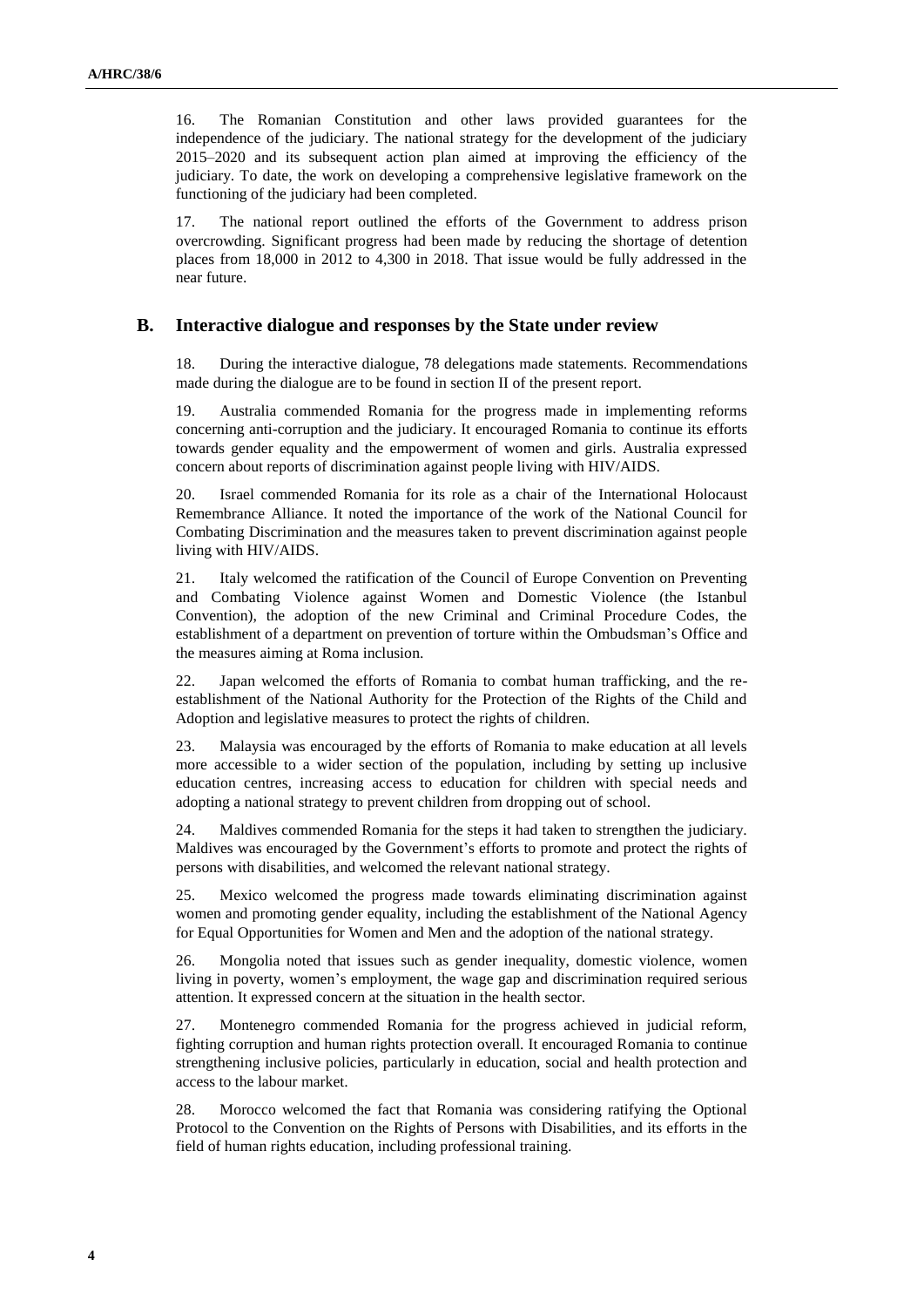29. Mozambique commended Romania for its ratification of several international human rights instruments, which demonstrated its political commitment to protecting and fulfilling the rights of its people.

30. The Netherlands welcomed the ratification by Romania of the Istanbul Convention and urged it to expedite the process of harmonizing national legislation with the provisions of the Convention.

31. Norway noted the efforts of Romania to reform the judiciary and to fight corruption. Norway stated that Roma children and children with disabilities faced discrimination, despite progress made in those areas.

32. Panama acknowledged the efforts of the Government to improve the legislative and institutional framework and the measures targeting the judiciary, corruption, human trafficking and discrimination against children. It noted challenges in ensuring the rights of persons with disabilities, older persons and minorities.

33. Peru noted the efforts of Romania to protect human rights, including its strategy for the inclusion of Romanian citizens belonging to the Roma minority and the inclusion of an intercultural perspective in the school curriculum.

34. The Philippines commended Romania for its policy to combat all forms of discrimination and for the broad consultations conducted in the process of adopting a national anti-discrimination strategy. It noted the "Equality, Inclusion, Diversity" Strategy 2016–2020.

35. Portugal thanked Romania for its comprehensive national report.

36. Qatar noted various legislative and institutional measures taken by Romania to implement the recommendations from the previous review and appreciated the annual increase in the budget to address challenges in the education system, including the number of children who dropped out of school.

37. The Republic of Korea commended Romania for its National Anti-Corruption Strategy 2016–2020 and for legislative measures to combat human trafficking. It urged Romania to strengthen its ongoing efforts to ensure social and economic justice and inclusiveness.

38. The Republic of Moldova welcomed the national strategies concerning children, persons with disabilities and the Roma, and the results achieved from the introduction of legislative measures to combat human trafficking, child sexual exploitation and violence against women.

39. The Russian Federation expressed concern about the situation of the Roma and about cases of child labour. It noted problems in ensuring the independence of the judiciary and in enforcing judicial decisions, and delays in the administration of justice.

40. Senegal commended Romania for its national strategies to protect persons with disabilities and the Roma minority, and to combat poverty. It welcomed the National Authority for the Protection of the Rights of the Child and Adoption, and legislation on human trafficking.

41. Serbia noted the establishment of institutions relating to human rights, including for the prevention of torture, inclusive education and national minorities. It encouraged the authorities to continue to ensure that hate speech was not tolerated and that perpetrators were brought to justice.

42. Sierra Leone noted the adoption of strategies on the rights of children and on mental health, and the criminalization of human trafficking. It encouraged Romania to intensify its efforts to protect the rights of Roma children and children with disabilities.

43. Slovenia noted with regret the high rate of teenage pregnancies, which could be attributed to the absence of a strategy on reproductive health. It commended Romania for its measures to protect the rights of children, including to improve their access to health care and education.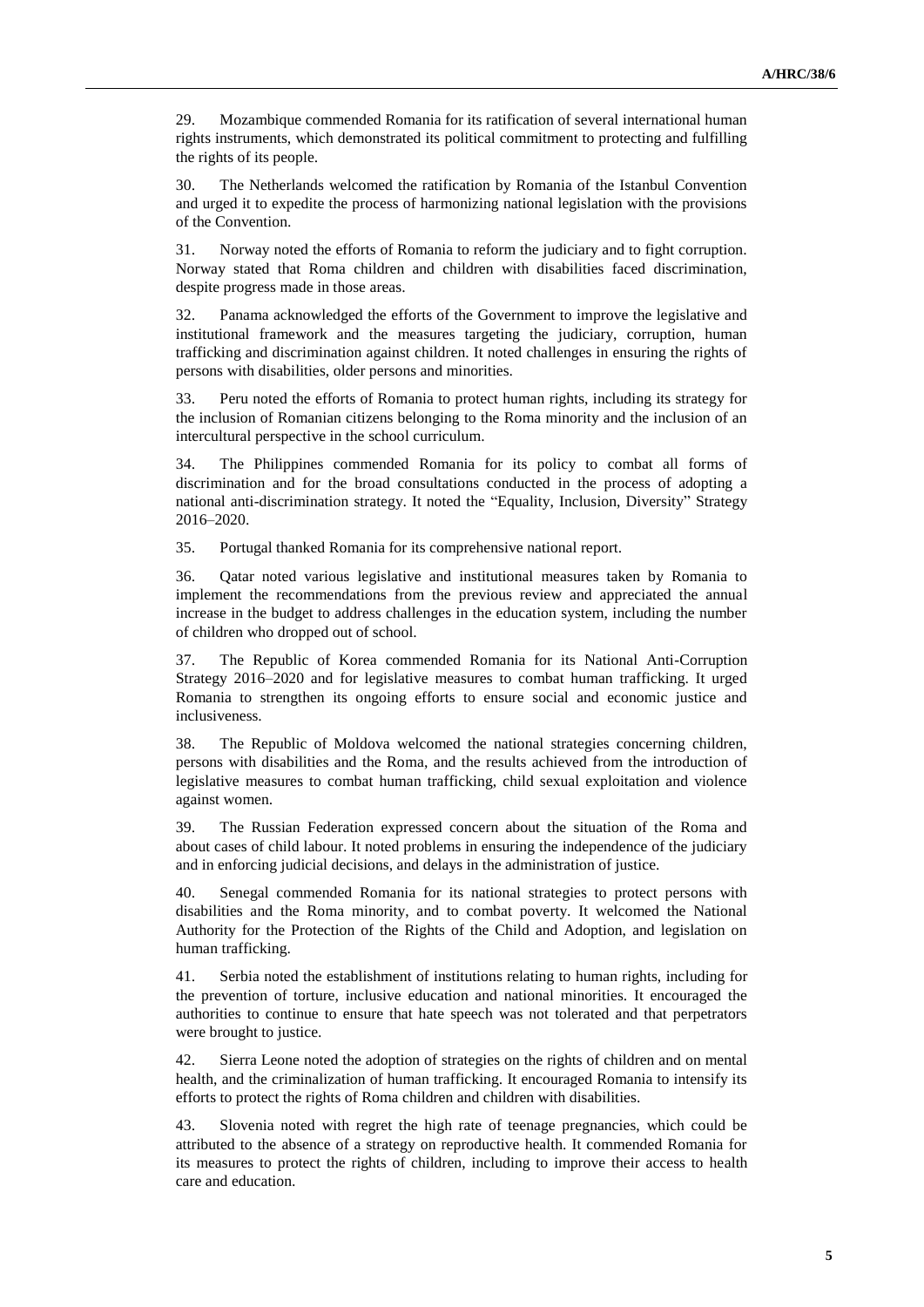44. Spain welcomed the commitment of Romania to ensure gender equality and to implement Security Council resolution 1325 (2000) and the women and peace and security agenda.

45. The State of Palestine was concerned about racist hate crimes against the Roma and negative stereotypes in public and political speech, despite efforts to combat discrimination. It welcomed the steps Romania had taken regarding business and human rights.

46. Sweden acknowledged the continued work of Romania to fulfil its human rights obligations and encouraged further efforts.

47. Switzerland welcomed efforts aimed at combating segregation in the education system. It noted shortcomings in the fields of adequate housing, education and health care, and the fact that poverty and social exclusion affected a large number of Romanian children.

48. Timor-Leste welcomed the adoption of national strategies on the inclusion of the Roma, on the protection of the rights of children and on mental health. It remained concerned about widespread discrimination against the Roma.

49. Tunisia praised Romania for its efforts to establish an institutional framework for the protection of human rights and for adopting strategies relating to the protection of the rights of children.

50. Turkmenistan noted that the Government had involved civil society organizations in the preparation of the national report. It also noted the national policy on ensuring equality and inclusion of minorities.

51. Ukraine welcomed the steps taken by Romania to ensure that the Romanian Institute for Human Rights was in compliance with the principles relating to the status of national institutions for the promotion and protection of human rights (the Paris Principles). It also welcomed the constructive approach to the protection of the rights of national minorities through dialogue and cooperation.

52. The United Kingdom welcomed efforts to improve prison conditions, and the ratification of the Istanbul Convention. It encouraged more action on the rights of lesbian, gay, bisexual and transgender persons.

53. The United States, while commending the commitment of Romania to promoting human rights, expressed concern about legislative amendments that could undermine judicial independence, reports of unfair treatment of religious minorities and insufficient progress in combating discrimination against the Roma.

54. Uruguay, while commending the efforts of Romania to protect the rights of children, hoped that Romania would implement a previous review recommendation on birth registration. It noted the persistence of hate speech against the Roma, discrimination against vulnerable groups and gender discrimination.

55. The delegation of Romania stated that the Government had consolidated a comprehensive system to combat discrimination in line with the standards of the United Nations, the Council of Europe and the European Union. Within the framework of preventive measures, the Government had organized public awareness campaigns and provided training for relevant professionals, including judges, law enforcement officers and public officials. The judiciary had gained substantial knowledge and experience in dealing with cases of discrimination in accordance with international standards. While the number of reported cases had increased, underreporting remained a problem. The legislative and institutional frameworks on combating discrimination had been effective and accessible to victims of discrimination who sought redress. The Government had drafted a national antidiscrimination strategy.

56. Perpetrators of hate speech had been prosecuted and sanctioned, regardless of their background, including their status as public figures.

57. The Government had taken significant steps to ensure the inclusion of children with disabilities in education, particularly by revising the relevant procedure to provide social benefits for children with disabilities when accessing education. The amount of social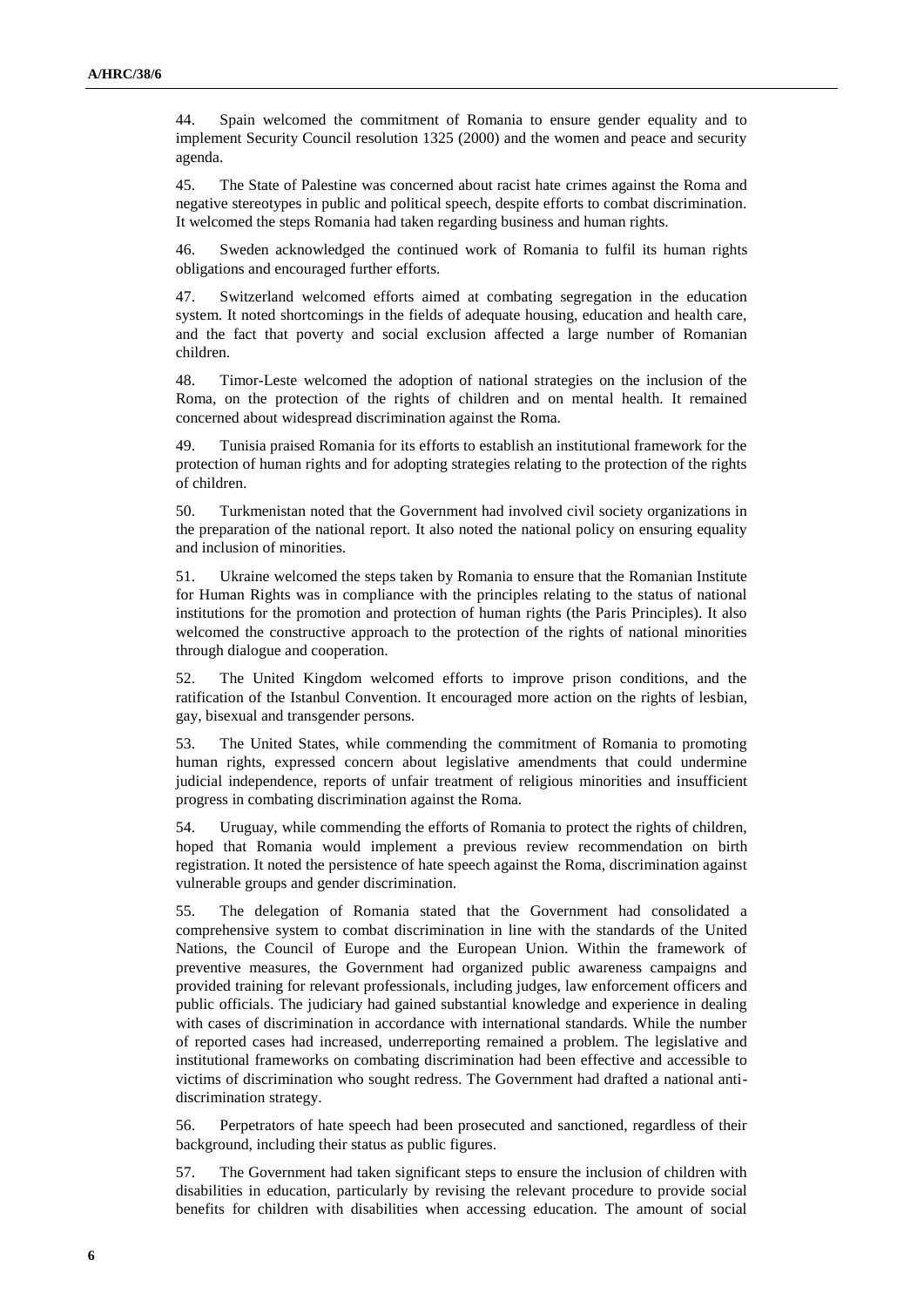benefits for persons with disabilities, including children, had been significantly increased. The Government had officially recognized sign language as a communication tool.

58. The Government had taken measures to reinforce the 4 per cent employment quota system for persons with disabilities and it had been respected, including by public institutions. To that end, sanctions had been increased for non-compliance with the quota. In 2017, the Government had assessed a large number of public institutions to ensure their accessibility for persons with disabilities. It had taken practical measures to foster the deinstitutionalization of persons with disabilities and support their transition to communitybased services, including by allocating significant financial resources. It had made efforts to remove barriers to ensure the social inclusion of persons with disabilities.

59. The National Agency for Roma would continue updating the National Action Plan for Roma, by taking into account recommendations from the European Union and the 2017–2020 government programme, which was aimed at developing and implementing sustainable policies in order to reduce the gap between the Roma and non-Roma populations, promoting diversity and combating discrimination. The Agency would continue to develop a monitoring and evaluation system in order to measure progress in the social inclusion of the Roma. It would also set up a task force to implement specific solutions for housing and eviction issues.

60. The Bolivarian Republic of Venezuela praised several measures that had been taken to promote the rights of children with disabilities and access to education for children from vulnerable families, prevent discrimination against the Roma, strengthen the judiciary, combat human trafficking, prevent domestic violence and reduce infant mortality.

61. Viet Nam commended the adoption of laws on access to education for children from disadvantaged families and to health care and community services for disadvantaged people.

62. Afghanistan commended legislative steps in the fields of non-discrimination and gender equality, following up on recommendations from the previous review.

63. Albania commended strategies and efforts to strengthen the judiciary and improve education, as well as the anti-corruption measures taken since the previous review. It welcomed efforts to strengthen the institutional human rights framework to comply with the Paris Principles.

64. Algeria welcomed measures taken to implement recommendations from the previous review relating to the judiciary, the fight against corruption and the rights of vulnerable groups. It welcomed steps to improve access to education and housing.

65. Andorra praised the efforts of Romania to ratify international human rights instruments.

66. Angola commended Romania for its continuing commitment to the human rights treaty bodies.

67. Armenia appreciated the legislative measures taken to protect the rights of children and encouraged Romania to pursue those efforts. It welcomed steps taken to combat human trafficking, including the adoption of legislation and the provision of training to relevant professionals.

68. Ireland acknowledged the implementation of the National Anti-Corruption Strategy and the increased spending on education. It urged Romania to tackle societal prejudice towards national minorities and allocate resources to implement the strategy for the inclusion of Romanian citizens belonging to the Roma minority 2015–2020.

69. While commending Romania for its progress in human rights, Austria expressed concern over the dire housing situation of the Roma and about the social marginalization, ill-treatment and inadequate living conditions of persons with disabilities.

70. Azerbaijan recognized the efforts of Romania to increase the quality and accountability of the justice system, including the strategy for the development of the judiciary, and to prevent and combat corruption through the implementation of the National Anti-Corruption Strategy.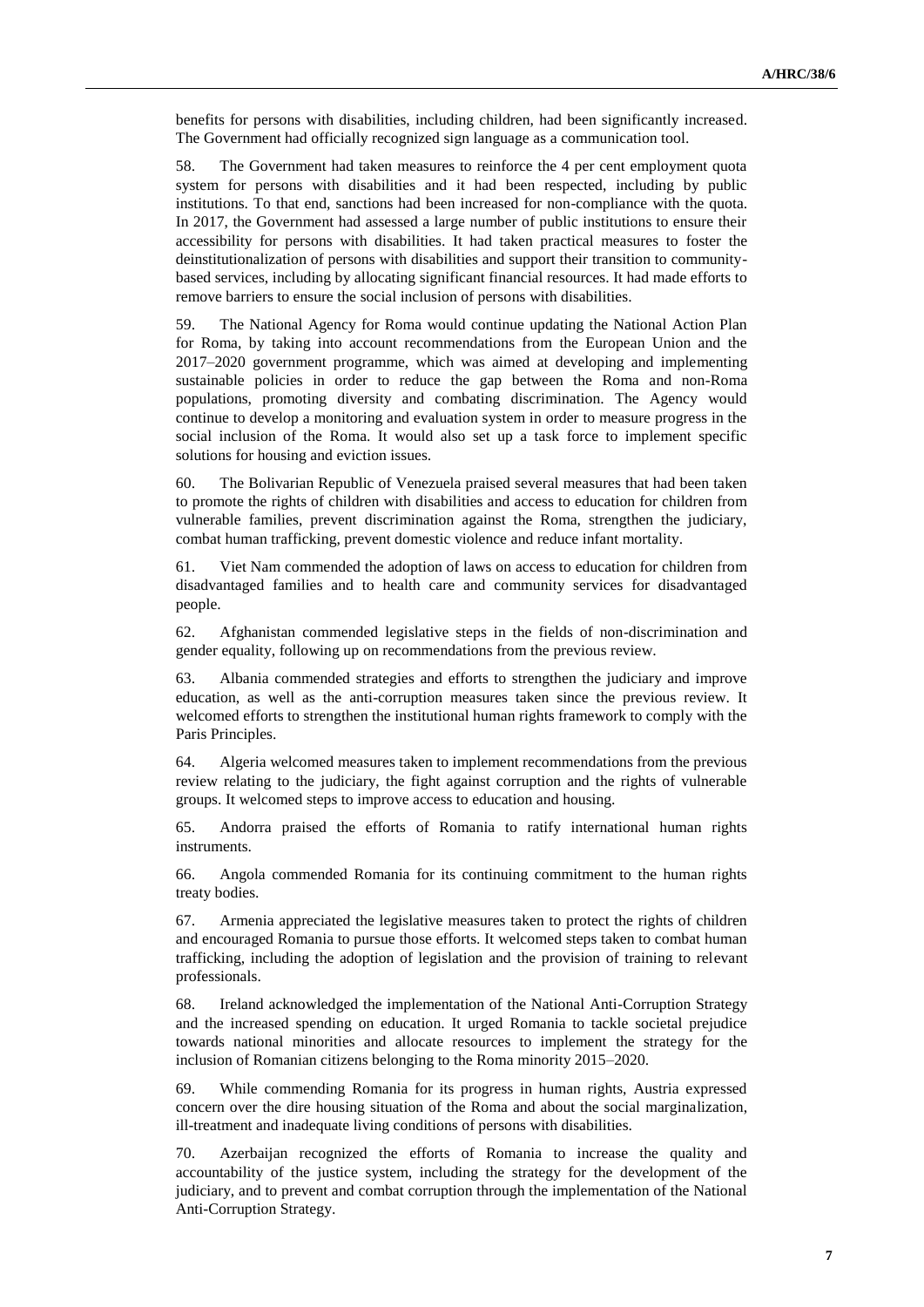71. Belarus noted the implementation of the Convention on the Rights of Persons with Disabilities and the adoption of the strategy for the inclusion of Romanian citizens belonging to the Roma minority 2015–2020. It stated that additional efforts were required to achieve progress on social issues.

72. Belgium noted the positive measures taken by Romania to implement the recommendations from the previous review. Nevertheless, additional action should be taken to strengthen human rights protection in accordance with international human rights treaties, particularly in the area of non-discrimination.

73. The Plurinational State of Bolivia requested additional information on the experience of Romania in promoting breastfeeding. It invited Romania to participate and support the draft declaration on the rights of peasants and other people working in rural areas.

74. Brazil acknowledged the accession of Romania to the statelessness conventions, but was concerned that the citizenship law did not provide safeguards against statelessness for children born in the territory who would otherwise be stateless.

75. Bulgaria highlighted the efforts of Romania to prevent and combat corruption and ensure institutional transparency in the public sector. It commended the legislative amendments introduced to achieve equality between men and women and to protect the rights of persons with disabilities.

76. Canada encouraged Romania to take further steps to improve health care, housing and employment and increase access to education for the Roma. It supported efforts to counter domestic violence and violence against women.

77. Chad commended Romania for putting in place institutional mechanisms for the implementation of laws and policies for the protection of human rights. It welcomed the adoption of the 2016–2020 national strategy entitled "A society without barriers for persons with disabilities".

78. Chile congratulated Romania for establishing an interministerial committee to combat domestic violence, and welcomed efforts to improve prison conditions. It noted current challenges, such as discrimination against the Roma.

79. China praised the progress made by Romania in the protection of human rights. It noted with appreciation the strengthening of the legislative framework and the significant developments in the education and health sectors and the promotion of gender equality.

80. Côte d'Ivoire appreciated the reforms undertaken by the Government to follow up on recommendations from the previous review. It welcomed the adoption of the action plan for the implementation of the strategy for the development of the judiciary 2015–2020.

81. Croatia welcomed the national strategy on the protection and promotion of children's rights 2014–2020. It encouraged Romania to continue pursuing its efforts to implement the legislative framework on domestic violence and to ensure more efficient assistance to the victims of violence.

82. Cuba acknowledged the measures taken by the Government that were highlighted in the national report and demonstrated the commitment of Romania to addressing the current challenges in the area of human rights. It noted the improvements that had been made to ensure the protection of the rights of children, particularly Roma children and children with disabilities.

83. Cyprus noted the criminalization of all offences relating to human trafficking under the new Criminal Code and the measures taken to improve the inclusion of the Roma. It encouraged Romania to continue its efforts to combat all forms of discrimination, including through the adoption of a national strategy.

84. Czechia acknowledged the progress made in several human rights areas and encouraged Romania to pursue its efforts.

85. Egypt took note of the positive developments in the human rights situation in Romania.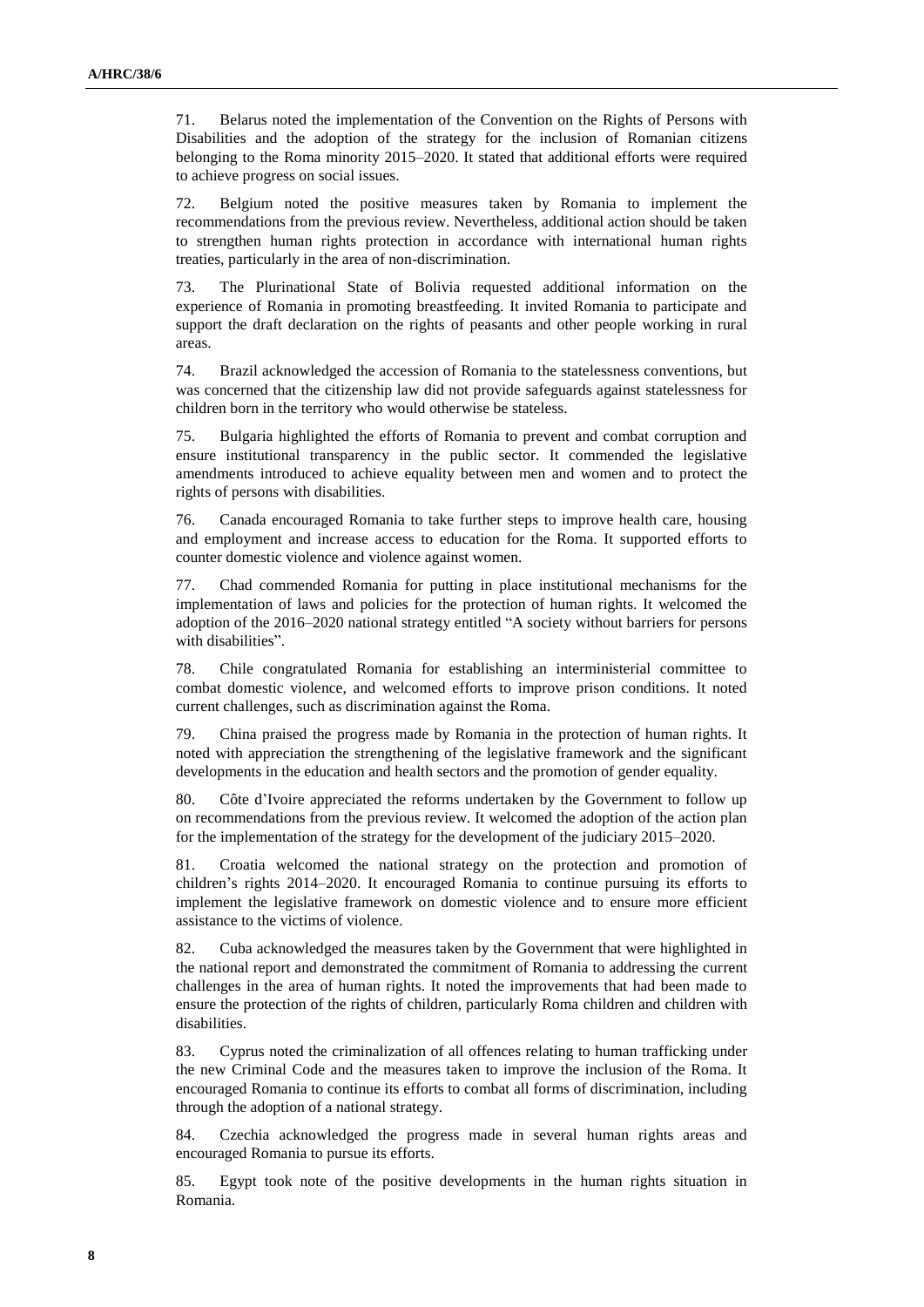86. Estonia called on Romania to provide sufficient resources to the mechanisms aimed at protecting the rights of children. It expected that the new anti-corruption strategy would assist in addressing corruption effectively. Estonia was concerned about attempts to restrict the media and harass journalists.

87. Finland welcomed the legislative changes ensuring that all children born in hospital received a national identity document, and the adoption of the law on promoting participation in preschool education of children from disadvantaged families. It was imperative that decisive action be taken to implement that law.

88. France highlighted the importance of pursuing the efforts made to fight corruption.

89. Georgia commended Romania for ratifying the Istanbul Convention. It welcomed the adoption of the National Anti-Corruption Strategy 2016–2020.

90. Germany commended Romania for the progress made with regard to the work of the National Council for Combating Discrimination. It remained concerned about the human rights situation of persons from vulnerable groups, including the Roma and lesbian, gay, bisexual, transgender and intersex persons.

91. Ghana commended Romania for the progress made in the area of human rights, including the adoption of laws to protect the rights of children and of persons with disabilities and to combat domestic violence. It expressed concern about discrimination against Roma children, children with disabilities and refugee children.

92. Greece expressed appreciation for the effective implementation by Romania of the two national anti-corruption strategies. It also welcomed the importance attributed to human rights education, particularly the professional training provided for schoolteachers, judges and lawyers.

93. Honduras welcomed the action taken by Romania to implement the recommendations received during the previous review cycles. It praised the progress made in combating corruption and policies to fight against trafficking in persons.

94. Hungary noted its efforts to build a relationship with Romania based on mutual respect. It stated that a recent public statement by a representative of the Government of Romania, containing threats against a national minority, was inconsistent with international human rights values.

95. Iceland welcomed the work that had been carried out to promote inclusive education and reduce discrimination in schools between Roma and non-Roma, while noting that further improvements were needed, as highlighted in the national report.

96. India welcomed the establishment of the National Commission for Desegregation and Educational Inclusion, the department on prevention of torture in places of detention within the Ombudsman's Office and the National Agency for the Administration of Seized Assets. It noted the continued efforts of the Government on the inclusion of the Roma community.

97. Indonesia commended Romania for its efforts to develop human rights education and training for democratic citizenship, as well as measures to guarantee the rights of migrants.

98. The Islamic Republic of Iran noted the action plan for the implementation of the strategy for the development of the judiciary 2015–2020 and the National Anti-Corruption Strategy 2016–2020.

99. Iraq welcomed the adoption of the action plan for the implementation of the strategy for the development of the judiciary 2015–2020 and the National Anti-Corruption Strategy, and the amendments to some national legislation.

100. Slovakia commended Romania for its efforts to address human rights issues and improve the legislative framework. It valued the adoption of two national strategies, one relating to the protection of the rights of children and one to mental health.

101. Argentina highlighted the section of the national report concerning vulnerable groups, children, lesbian, gay, bisexual, transgender and intersex persons and hate crimes.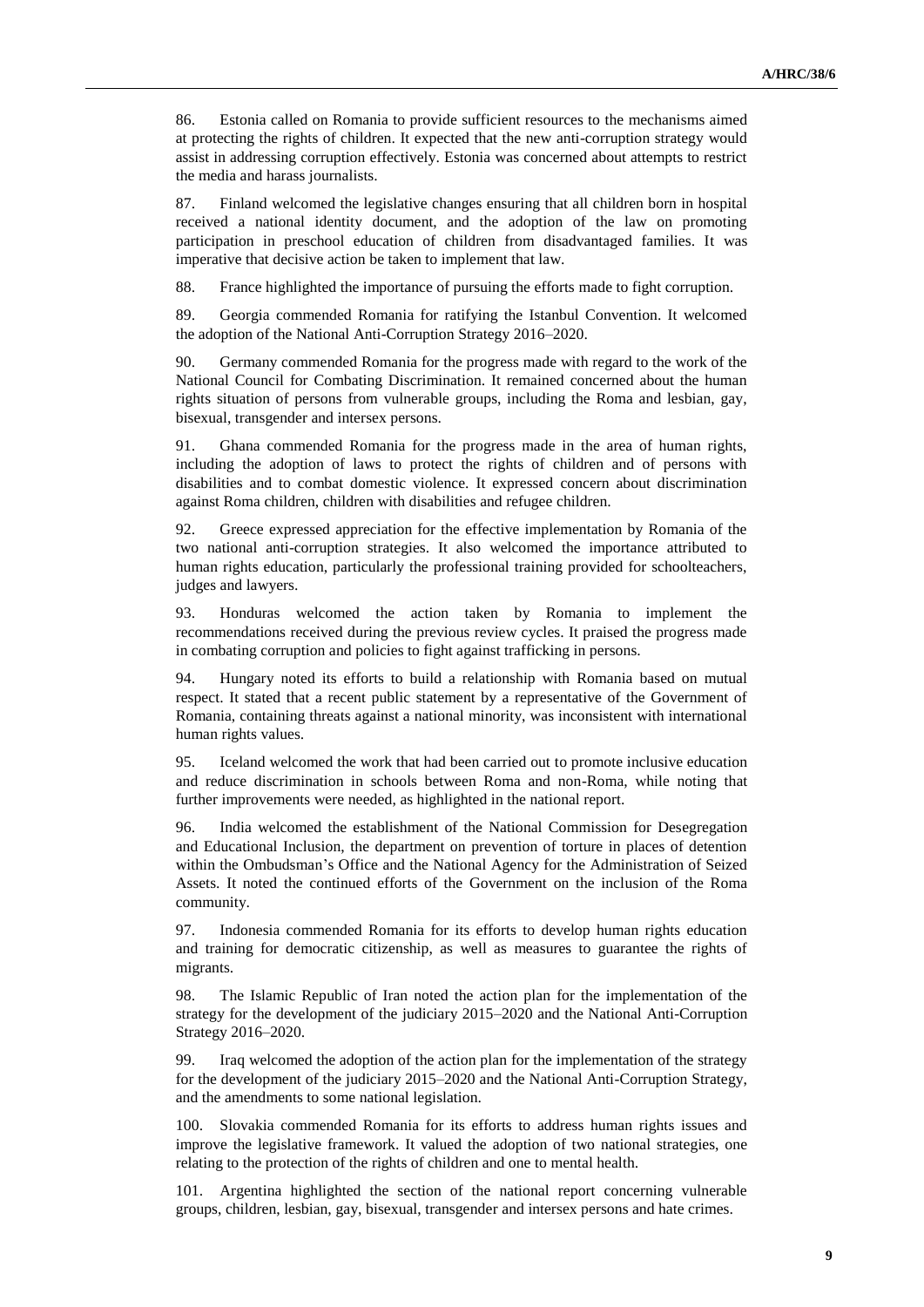102. The delegation of Romania said that efforts were being made to modernize detention facilities and reduce prison overcrowding. Renovations to existing prisons and the construction of new buildings helped address issues relating to detention conditions and the shortage of detention places. The construction of two new penitentiaries had been planned by 2023. Investment in penitentiary infrastructure had been funded by the State budget, as would continue to be the case. In addition, financial support had been received from the Government of Norway, and loans had been made by international organizations. The Government had also taken several measures to address the shortage of prison staff and ensure effective management of prison incidents. The Government had prepared a detailed timetable, covering the period to 2024, to overcome prison overcrowding, improve detention conditions and ensure that effective remedies were available to compensate for damages caused in the past as a result of those issues.

103. Combating human trafficking remained a priority for the Government. The national strategy against trafficking of human beings 2012–2016 has focused on prevention and protection measures. A large part of the educational and awareness-raising activities had targeted groups that were particularly vulnerable to human trafficking. Romania had taken measures to improve victim identification and to ensure effective investigation of cases of human trafficking and prosecution of perpetrators, including seizing the assets of and profits made by human traffickers. It had strengthened international cooperation in order to fight trafficking in human beings effectively through increased participation in joint investigation teams for human trafficking cases.

104. As a result of legislative reforms implemented in 2014, particularly amendments to the Civil Code, the number of persons deprived of liberty had fallen and the use of alternative measures of punishment had increased. The Government had ensured that human rights non-governmental organizations (NGOs) had increased access to places of police detention in order to carry out monitoring visits.

105. The Government had taken several measures to build trust and understanding between the police and the Roma minority, which had resulted in an increase in the number of police officers of Roma origin. The Police Academy provided professional training on the protection of human rights and combating discrimination. Between 2013 and 2016, over 300 police officers had received training in the Romani language and culture. To better connect with the needs of the Roma community, specialized community policing for the Roma communities had been set up in 2013, with financial support from the Swiss-Romanian Cooperation Programme. An advisory committee had been set up to study police interventions in multi-ethnic communities and put forward recommendations on how to effectively organize and carry out such actions, as well as document and disseminate good practices in the field of Roma-police relations. Additionally, since 2017 police officers had been receiving training on the Holocaust.

106. The Ministry of Internal Affairs has been promoting gender equality among law enforcement officers. There were currently over 10,000 women police officers. The current Minister of Internal Affairs was the first woman to head a ministry in Romania.

107. The new amendments to the law on the Ombudsman had introduced provisions to ensure the full compliance of the Ombudsman's Office with the Paris Principles, which would assist in its accreditation as a national human rights institution. The Ombudsman's Office had been allocated an adequate budget for 2018 for its effective functioning under the expanded mandate.

108. The Ombudsman for Children had been established under new legislation and could receive complaints concerning violations of the rights of children and carry out anonymous visits to detention centres, foster-care centres and educational and health institutions. The Ombudsman had been authorized to file criminal complaints for cases of violence against and abuse of a child. Romania would carefully consider the issue of ratification of the Optional Protocol to the Convention on the Rights of the Child on a communications procedure.

109. The relevant laws and strategies provided the necessary guarantees for the protection of children against violence in all settings. The legal framework provided for effective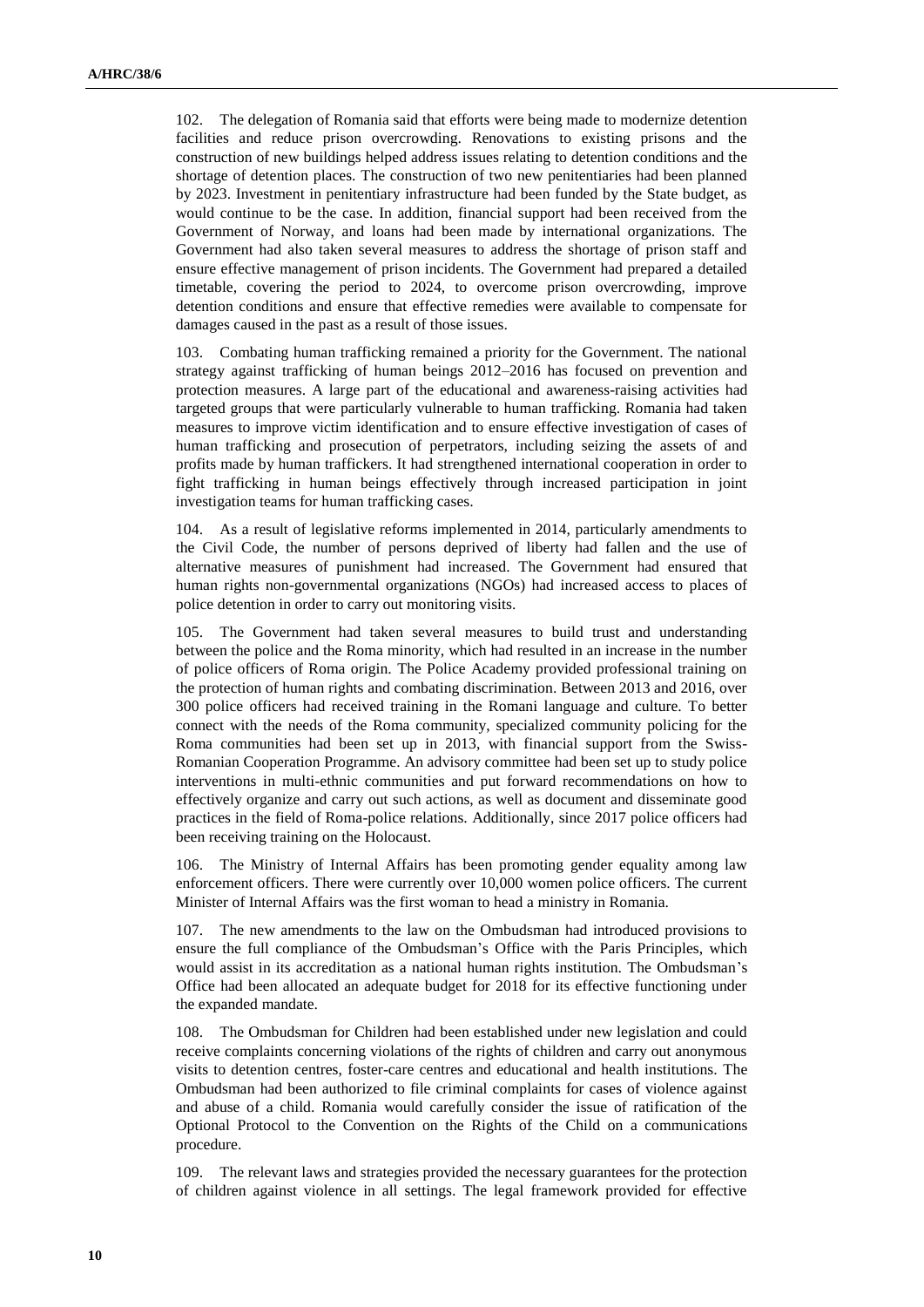cooperation among the relevant State bodies, including local authorities, to effectively protect children.

110. Several State officials involved in addressing domestic violence had received specialized training. The law on combating domestic violence provided victims of domestic violence with special protection, as well as rehabilitation, social reintegration and medical services. A helpline for victims of domestic violence was in operation in the country. The number of prosecutions relating to cases of domestic violence had increased. Judges had received specialized training on domestic violence.

111. From January 2018, prosecutor's offices had been collecting disaggregated data based on all the forms of discrimination enumerated in the Criminal Code. Special hearing rooms for children had been established in several courts.

112. The implementation of the National Anti-Corruption Strategy 2016–2020 was being monitored by the Ministry of Justice through the technical secretariat of the Strategy.

113. The delegation considered that the statement made by one State Member of the United Nations in relation to a declaration made by a representative of the Government of Romania to be an example of fake news, and suggested that the content of that declaration be verified in order to avoid such a mistake. The delegation thanked all States Members of the United Nations that had taken part in the interactive dialogue. The authorities of Romania remained committed to promoting and protecting the human rights of every individual. The Government would continue to make every effort to implement the highest standards in that area, in accordance with its international commitments.

## **II. Conclusions and/or recommendations**

114. **The following recommendations will be examined by Romania, which will provide responses in due time, but no later than the thirty-eighth session of the Human Rights Council:**

114.1 **Ratify the International Convention for the Protection of All Persons from Enforced Disappearance (Montenegro) (Panama);**

114.2 **Ratify the International Convention for the Protection of All Persons from Enforced Disappearance (Honduras);**

114.3 **Continue its efforts aimed at ratifying the International Convention for the Protection of All Persons from Enforced Disappearance (Argentina);**

114.4 **Ratify, as soon as possible, the International Convention for the Protection of All Persons from Enforced Disappearance (Japan);**

114.5 **Ratify the International Labour Organization (ILO) Domestic Workers Convention, 2011 (No. 189) (Panama);**

114.6 **Consider ratifying the ILO Domestic Workers Convention (Philippines);**

114.7 **Consider ratifying the International Convention on the Protection of the Rights of All Migrant Workers and Members of Their Families (Morocco) (Philippines);**

114.8 **Consider ratifying the International Convention on the Protection of the Rights of All Migrant Workers and Members of Their Families (Egypt);**

114.9 **Ratify the International Convention on the Protection of the Rights of All Migrant Workers and Members of Their Families (Timor-Leste) (Chile);**

114.10 **Ratify the International Convention on the Protection of the Rights of All Migrant Workers and Members of Their Families (Honduras);**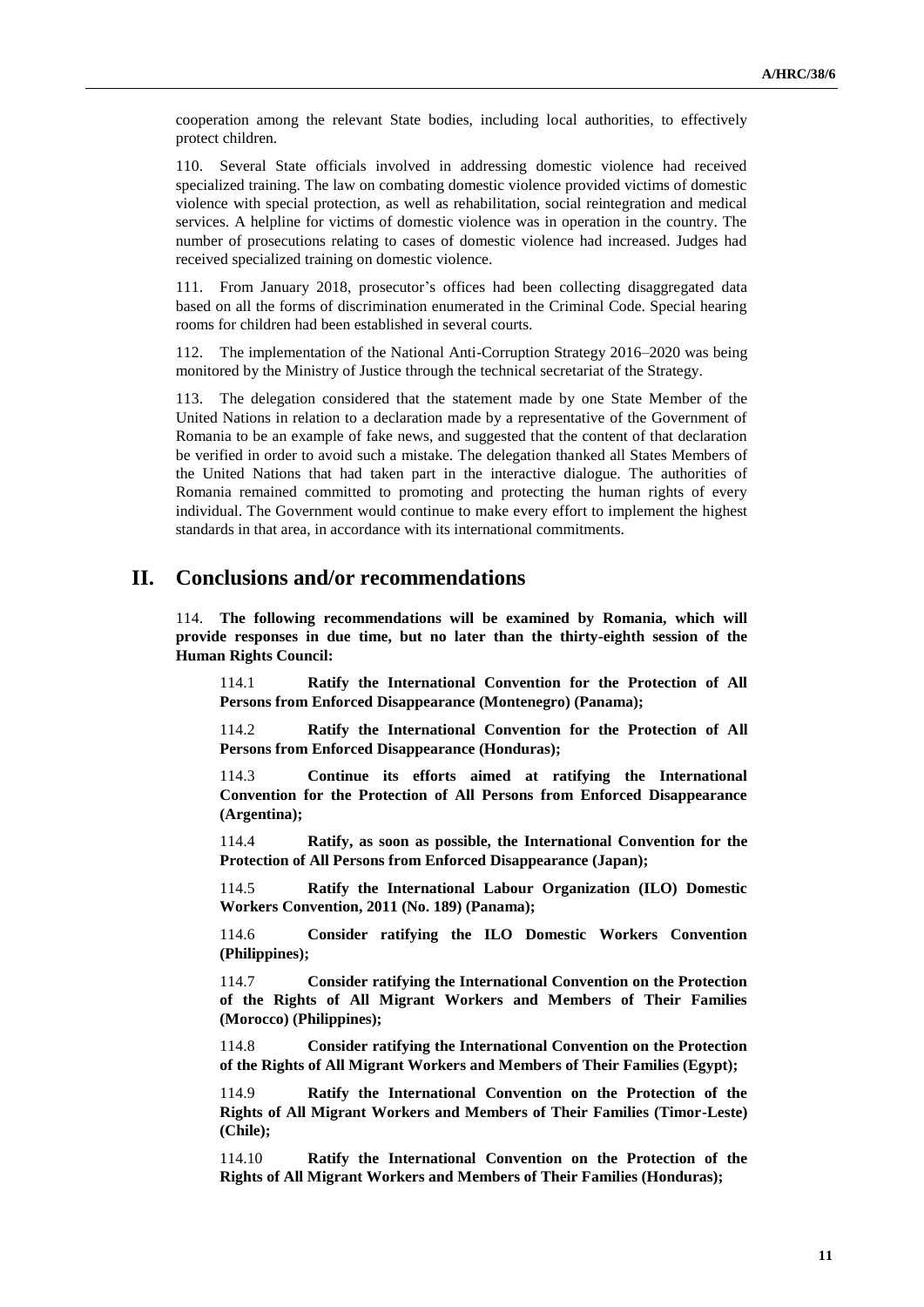114.11 **Ratify, among others, the Optional Protocol to the Convention on the Rights of Persons with Disabilities (Mozambique);**

114.12 **Ratify the Optional Protocol to the Convention on the Rights of Persons with Disabilities (Cyprus);**

114.13 **Ratify the Optional Protocol to the Convention on the Rights of Persons with Disabilities (Honduras);**

114.14 **Sign the Optional Protocol to the Convention on the Rights of Persons with Disabilities (Spain);**

114.15 **Ratify the Convention on the Rights of Persons with Disabilities (Chile);**

114.16 **Ratify the Optional Protocol to the International Covenant on Economic, Social and Cultural Rights (Portugal);**

114.17 **Sign the Optional Protocol to the International Covenant on Economic, Social and Cultural Rights (Spain);**

114.18 **Ratify the Optional Protocol to the Convention on the Rights of the Child on a communications procedure (Andorra) (Czechia) (Slovakia);**

114.19 **Sign the Optional Protocol to the Convention on the Rights of the Child on a communications procedure (Spain);**

114.20 **Consider ratifying the Optional Protocol to the Convention on the Rights of Persons with Disabilities and the Optional Protocol to the Convention on the Rights of the Child on a communications procedure (Albania);**

114.21 **Accede to the International Convention for the Protection of All Persons from Enforced Disappearance and to the Optional Protocols to which it is committed, notably the Optional Protocol to the Convention on the Rights of Persons with Disabilities and the Optional Protocol to the International Covenant on Economic, Social and Cultural Rights (Sierra Leone);**

114.22 **Ratify the Amendments to the Rome Statute of the International Criminal Court on the crime of aggression (Andorra);**

114.23 **Consider recognizing the competence of the Committee against Torture to receive individual communications in accordance with article 22 of the Convention against Torture and Other Cruel, Inhuman or Degrading Treatment or Punishment (Morocco);**

114.24 **Adopt an open, merit-based process when selecting national candidates for United Nations treaty body elections (United Kingdom of Great Britain and Northern Ireland);**

114.25 **Ensure the compliance of the national human rights institution with the Paris Principles (Qatar);**

114.26 **Ensure the Romanian Institute for Human Rights is in full compliance with the Paris Principles (Republic of Korea);**

114.27 **Ensure that its Institute for Human Rights is in full compliance with the Paris Principles (Timor-Leste);**

114.28 **Finalize the process of accreditation of national human rights institutions with the status responding to the Paris Principles (Ukraine);**

114.29 **Ensure the proper functioning of the newly established Children's Ombudsman in accordance with the Paris Principles (Republic of Moldova);**

114.30 **Pursue all necessary steps with the aim of establishing an ombudsperson for children's rights (Cyprus);**

114.31 **Implement the law on the creation of an independent and autonomous Children's Ombudsperson under the existing Ombudsperson's**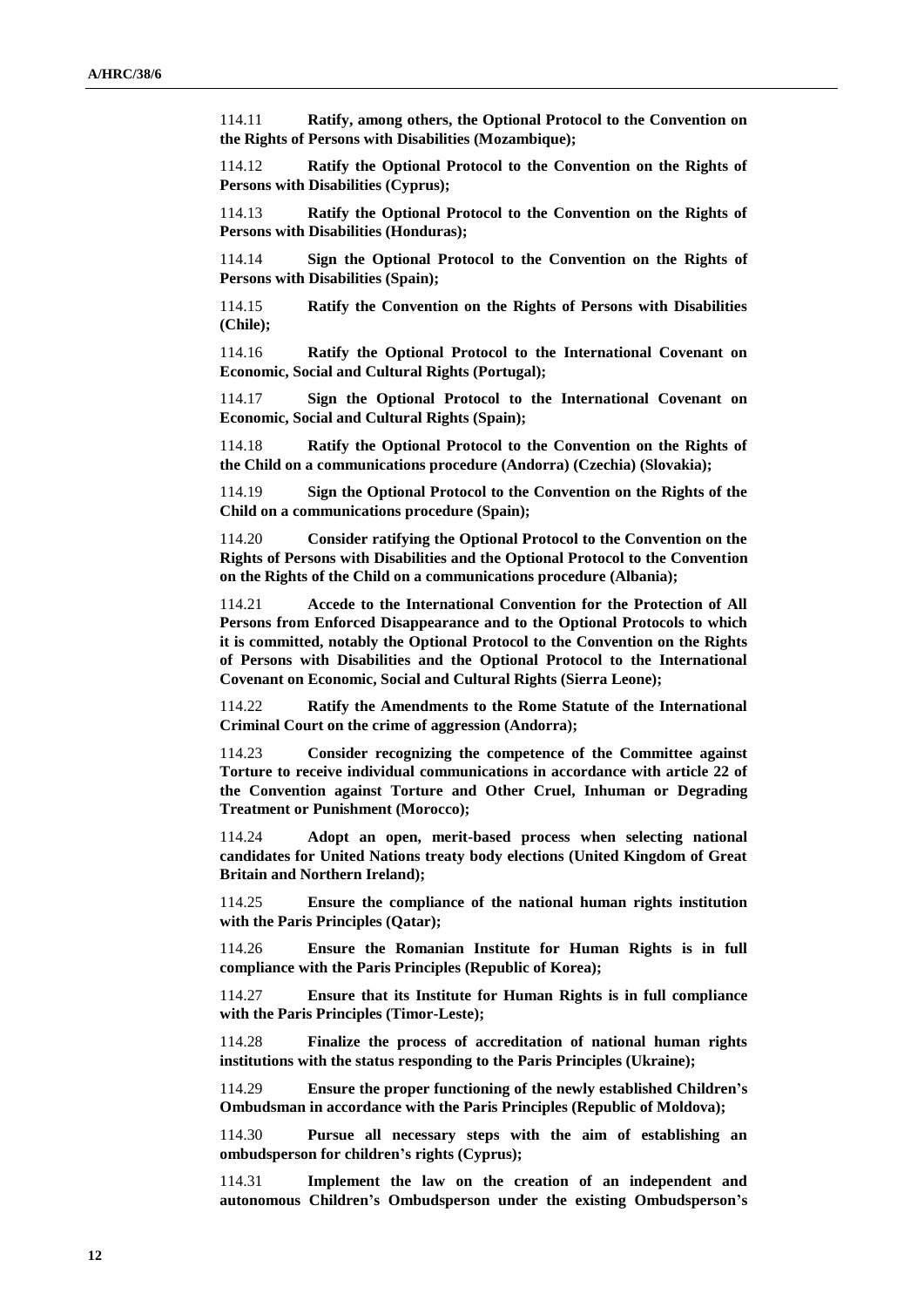**institution with clear objectives and power to protect and to monitor children's rights and to ensure also protection of youth rights (Slovenia);**

114.32 **Strengthen the resources of the independent institution on the protection of the rights of children and youth to enable it to function efficiently (Senegal);**

114.33 **Step up efforts for the creation of an independent institution for the protection of the rights of children and youth (Greece);**

114.34 **Consider the establishment or strengthening of the existing national mechanism for coordination, implementation, reporting and follow-up, in line with the elements arising from good practices identified in the 2016 OHCHR guide on national mechanisms for reporting and follow-up (Portugal);**

114.35 **Carry out a comprehensive review of its national system for human rights in order to correct existing duplication between the different component bodies, rationalize resources and render it more effective (Honduras);**

114.36 **Ensure that the modifications to the Justice Laws and Criminal Codes do not impede the human rights of its citizens and take into full consideration the relevant opinion of the European Commission for Democracy through Law (the Venice Commission) (Netherlands);**

114.37 **Comply with the recommendations of the European Commission's Cooperation and Verification Mechanism and make sure those reforms are irreversible and sustainable, in order to allow for the Cooperation and Verification Mechanism to be concluded (Sweden);**

114.38 **Continue to ensure the rule of law, by following the recommendations of the European Union's Cooperation and Verification Mechanism, and by seizing the Venice Commission of the Council of Europe without delay to carry out an evaluation of the reform of the judiciary, of draft legislation regarding the Criminal Code and the Criminal Procedure Code, as well as the draft law on the conditions for the functioning of civil society organizations (France);**<sup>1</sup>

114.39 **Implement its strategies on equality, inclusion and diversity, as well as the corresponding operational plans, which will allow it to continue to make progress in the fight against discrimination (Cuba);**

114.40 **Adopt as quickly as possible the Multi-Annual Strategy on Preventing and Combating Discrimination (Germany);**

114.41 **Expedite the approval of the "Equality, Inclusion, Diversity" Strategy 2016–2020 and its Operational Plan aiming at combating discrimination and hate crimes (Indonesia);**

114.42 **Review its national anti-discrimination legislation and polices so as to incorporate all non-discrimination criteria, including gender identity and sexual orientation (Honduras);**

114.43 **Continue efforts to ensure gender equality and promote women's rights (Tunisia);**

114.44 **Harmonize gender equality for guaranteeing equal rights (Turkmenistan);**

<sup>&</sup>lt;sup>1</sup> The recommendation, as read during the interactive dialogue, was: "Ensure the rule of law, by following the recommendations of the European Union's Cooperation and Verification Mechanism, and by seizing the Venice Commission of the Council of Europe without delay to carry out an evaluation of the reform of the judiciary, of draft legislation regarding the Criminal Code and the Criminal Procedure Code, as well as the draft law on the conditions for the functioning of civil society organizations."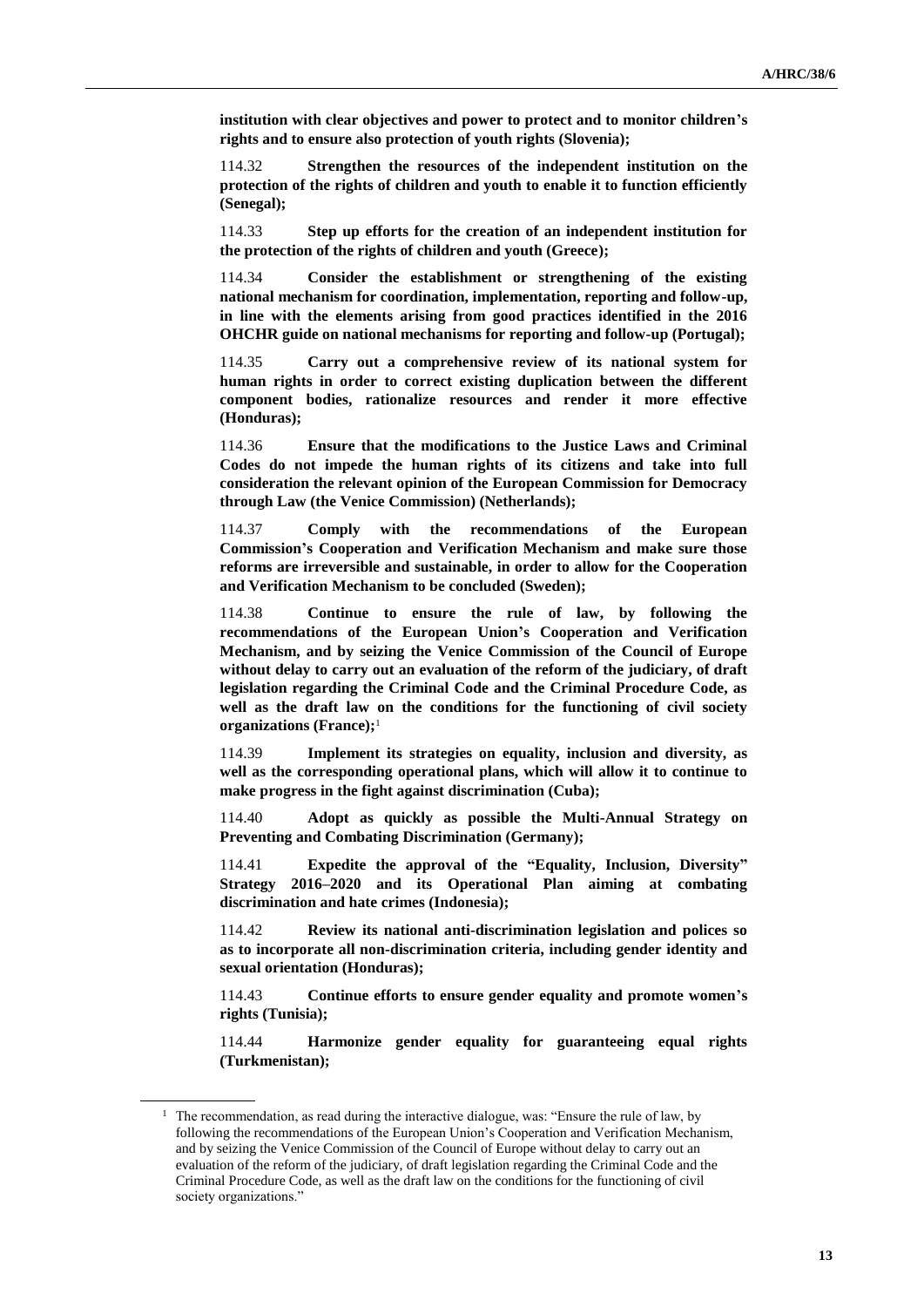114.45 **Adopt a legal mechanism to promote gender equality and social inclusion for all (Angola);**

114.46 **Continue efforts to combat all forms of discrimination and stigmatization, and hate speech (Tunisia);**

114.47 **Eradicate social exclusion and statements of public figures (political or religious) which hamper the sexual health and reproductive rights of women (Uruguay);**

114.48 **Ensure that the National Council for Combating Discrimination increases its efforts to fight discrimination against people belonging to minority and other vulnerable groups (Israel);**

114.49 **Continue to conduct awareness-raising campaigns at the national level aimed at reducing prejudice, hate speech and discrimination against minorities and vulnerable groups (Mexico);**<sup>2</sup>

114.50 **Adopt a law punishing discriminatory and racist statements made in public or in the media against representatives of national minorities (Russian Federation);**

114.51 **Adopt and implement a strategy to combat discrimination against members of minority groups, including religious groups (United States of America);**

114.52 **Take urgent measures to investigate and sanction acts of hatred such as discrimination against migrants, minorities and lesbian, gay, bisexual, transgender and intersex persons, in particular those acts carried out by public officials (Argentina);**

114.53 **Combat racial stereotypes and incitement to hatred by intensifying efforts aimed at promoting tolerance, notably with regard to persons belonging to the Roma minority (France);**

114.54 **Continue to combat discrimination and uphold the rights of those marginalized in its society, especially the Roma population (Philippines);**

114.55 **Adopt specific legislative and policy measures, with a gender focus, to combat discrimination against the Roma in law and in practice, which include positive measures to guarantee inclusion in the areas of health, education, housing and employment, particularly in rural areas (Honduras);**

114.56 **Continue efforts to fight prejudice and negative stereotypes that discriminate and exclude the Roma, and in that framework, end illegal forced evictions of the Roma (Peru);**

114.57 **Address the root causes of discrimination and social exclusion faced by Roma, especially prejudices and negative stereotypes (Panama);**

114.58 **Strengthen efforts to eliminate discrimination against Roma and to ensure in particular their access to education, social housing, health care and employment without discrimination (Austria);**

114.59 **Continue to address negative prejudices and stereotypes, which are among the main causes of systemic discrimination and social exclusion experienced by Roma (State of Palestine);**

114.60 **Continue working to eradicate all forms of stigmatization and discrimination based on sexual orientation or gender identity (Chile);**

<sup>&</sup>lt;sup>2</sup> The recommendation, as read during the interactive dialogue, was: "Conduct awareness-raising campaigns at the national level aimed at reducing prejudice, hate speech and discrimination against minorities and vulnerable groups."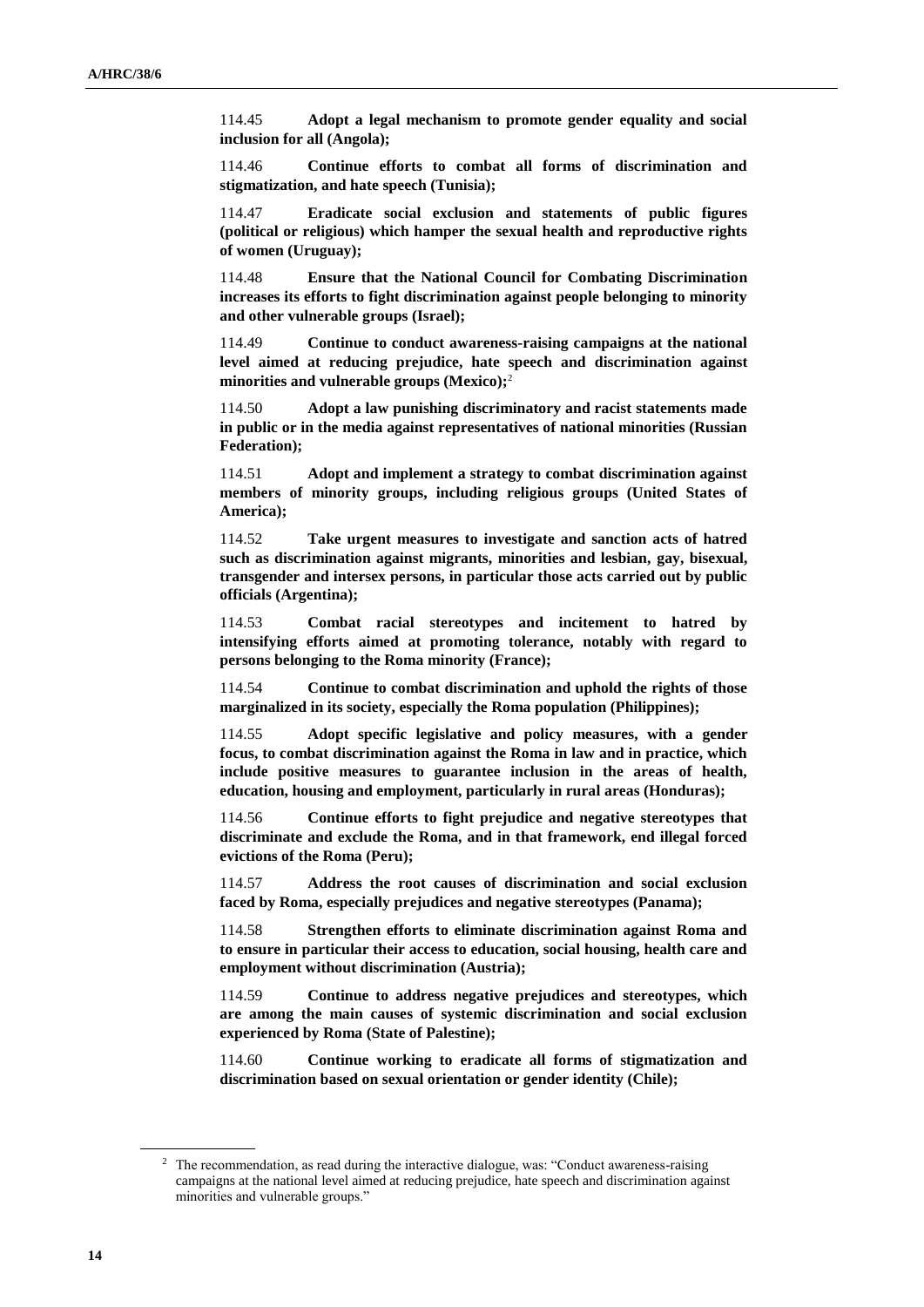114.61 **Intensify efforts to combat all forms of discrimination, especially against persons with disabilities and lesbian, gay, bisexual, transgender and intersex persons, including by promoting a culture of equality and by removing obstacles to the enjoyment of their rights (Italy);**

114.62 **Continue efforts to combat discrimination and protect vulnerable groups, particularly lesbian, gay, bisexual, transgender and intersex people, and take steps to fully implement, monitor and evaluate the national strategy on equality and non-discrimination (Australia);**

114.63 **Invest in more training and awareness-raising initiatives for police officers, judges and prosecutors to guarantee effective investigations of crimes against the lesbian, gay, bisexual, transgender and intersex community (Spain);**

114.64 **Develop and implement programmes to counter discrimination against lesbian, gay, bisexual, transgender and intersex persons, including public awareness campaigns and specialized training for law enforcement officials (Canada);**

114.65 **Increase the organization of awareness-raising campaigns to enhance the understanding of the general population of the rights of lesbian, gay, bisexual, transgender and intersex persons, paying particular attention to raising awareness among students (Belgium);**

114.66 **Take active measures to prevent discrimination against the lesbian, gay, bisexual, transgender and intersex community, for example by including gender identity in the list of criteria of non-discrimination and making provision in law for same-sex civil partnership and marriage (Ireland);**

114.67 **Introduce a civil legal partnership between same-sex couples, and refrain from a referendum on constitutional changes prohibiting same-sex couples from marrying, which would likely increase negative sentiments against lesbian, gay, bisexual, transgender and intersex people (Sweden);**

114.68 **Ensure that acts of discrimination and violence against lesbian, gay, bisexual and transgender persons and persons belonging to other vulnerable groups are properly investigated and perpetrators held accountable (Austria);**

114.69 **Promote more tolerance towards persons belonging to the lesbian, gay, bisexual, transgender and intersex community (Greece);**

114.70 **Launch an awareness-raising programme for the public against negative prejudice and discrimination against persons based on their sexual orientation or gender identity and against persons with HIV/AIDS (Czechia);**

114.71 **Adopt a law or a code of conduct prohibiting and criminalizing incitement to hatred, which would apply to political figures and Parliamentarians making racist, homophobic or xenophobic speeches or of any other intolerant nature (Uruguay);**

114.72 **Take measures to prevent hate crimes, in particular driven by racial and discriminatory motives (Republic of Korea);**

114.73 **Take measures to effectively combat hate speech and hate crimes, notably by ensuring that all their forms are specifically addressed and punished by law, as recommended by the treaty bodies (Belgium);**

114.74 **Ensure that the law prohibiting incitement to hatred is applied to all politicians who use racist rhetoric (Côte d'Ivoire);**

114.75 **Take steps to address all reported cases of racist hate crimes committed against the Roma minority, including anti-Roma hate speech rhetoric and negative stereotypes (Ghana);**

114.76 **Collect and publish data on hate crimes that include motivation, for example whether the crime is motivated by a bias against the victim's race,**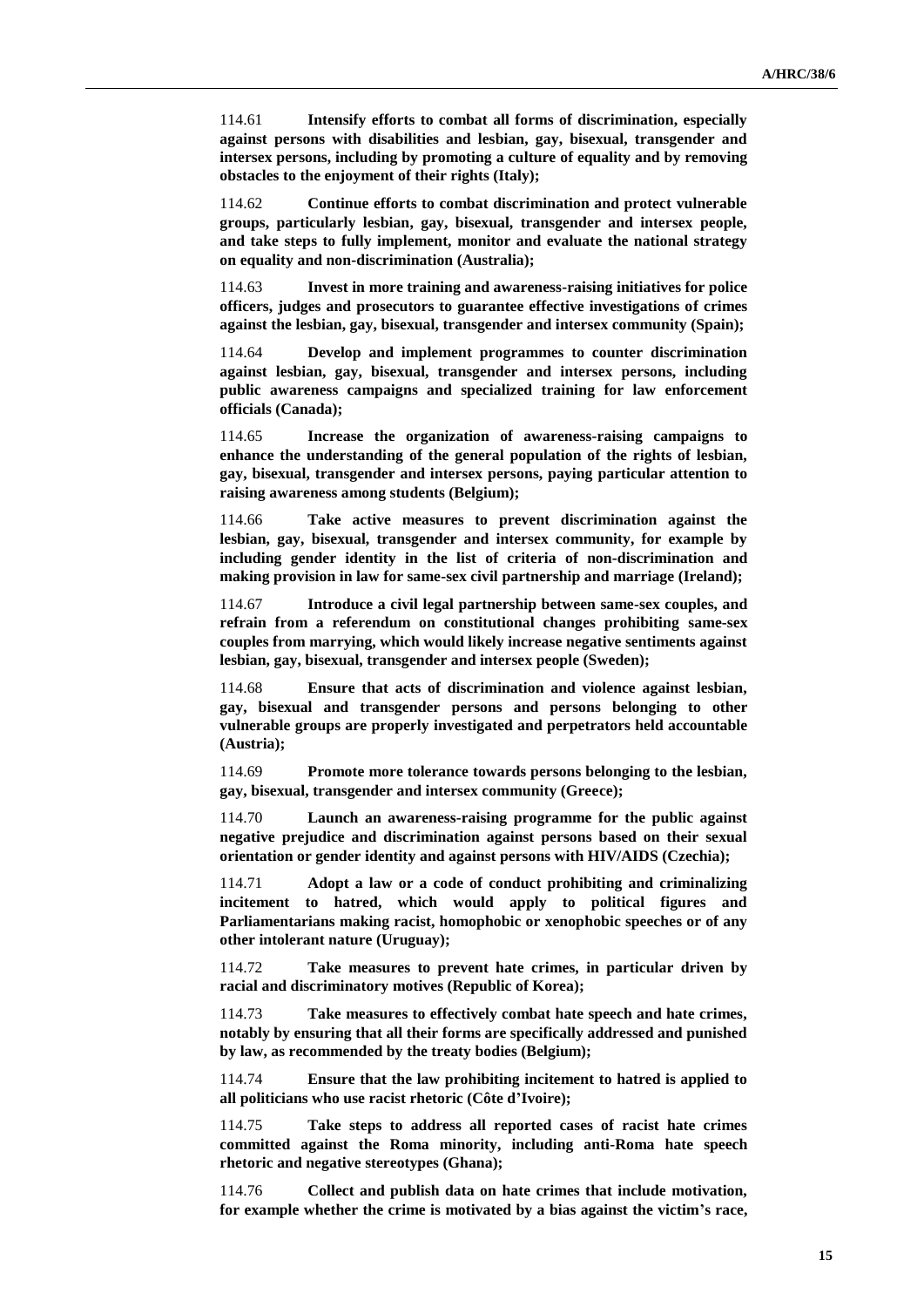**religion, sexual orientation or gender identity, or disability status (United States of America);**

114.77 **Systematically collect and publish disaggregated statistical data concerning hate crimes, which should include information on the motives of the perpetrators (Germany);**

114.78 **Continue to prevent and combat discrimination in education and health care (Serbia);**

114.79 **Provide funding and human resources in rural areas to reduce and eliminate disparities, with particular focus on access to education, access to birth registration and abolishment of classroom segregation (Norway);**

114.80 **Strengthen measures to reduce inequalities between urban and rural areas, especially on access to basic services (Angola);**

114.81 **Improve the access of the rural population to education and health care (France);**

114.82 **Continue its anti-corruption efforts by fully implementing its National Anti-Corruption Strategy, and entrenching judicial independence (Australia);**

114.83 **Support and intensify efforts to combat corruption by implementing the Anti-Corruption Strategy and safeguarding the work of the National Anti-Corruption Directorate and the High Court of Cassation and Justice (Canada);**

114.84 **Take measures to combat corruption in the health sector (Republic of Korea);**

114.85 **Continue to fight corruption in the heath sector, by taking both criminal action as well as measures to increase awareness of the negative effects of informal payments within the medical profession (France);**

114.86 **Continue its efforts to further improve efficiency, accountability and transparency in the public service of the country (Azerbaijan);**

114.87 **Intensify oversight over Romanian companies operating abroad with regard to any negative impact of their activities on the enjoyment of human rights, particularly in conflict areas, which includes situations of foreign occupation, where there are heightened risks of human rights abuses (State of Palestine);**

114.88 **Continue to strengthen measures to implement legislation against domestic violence (Maldives);**

114.89 **Design and implement a national plan to combat gender-based violence as well as provide greater resources to assist victims (Spain);**

114.90 **Create integrated support services for survivors of sexual violence, including in cases in which the aggressor is not a family member, and amend Law No. 217/2003 on preventing and combating domestic violence in order to expand its scope to all forms of gender-based violence (Portugal);**

114.91 **Develop and adopt a national strategy to combat gender-based violence, amend the law on domestic violence to extend it to cover all forms of gender-based violence and ensure that the revised law is fully implemented (Chad);**

114.92 **Continue with efforts to ensure broader access of victims of gender-based and domestic violence to justice and regulate clearly their protections (Croatia);**

114.93 **Monitor the implementation of the amended law on combating domestic violence and use the results to further improve the prosecution of**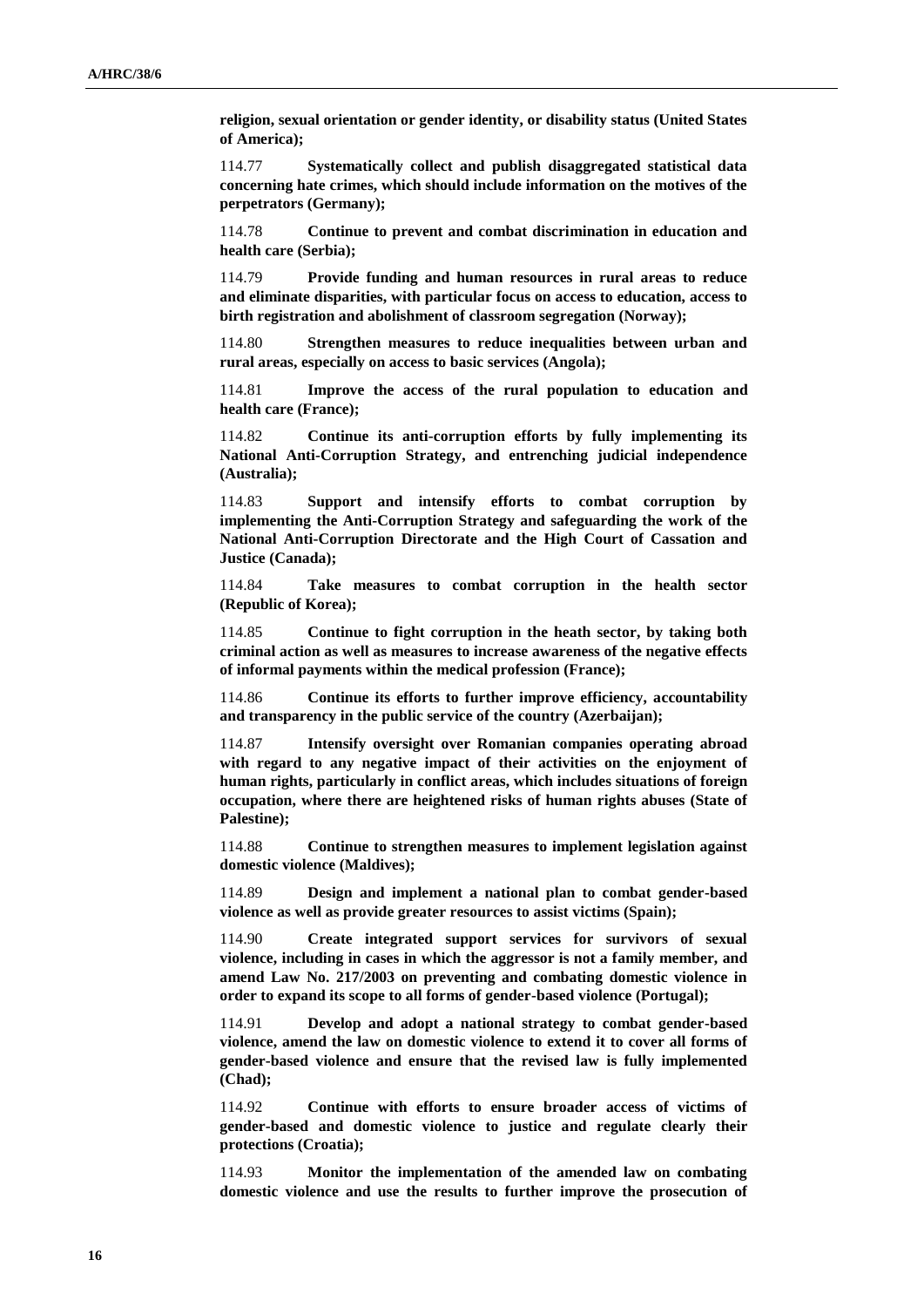**domestic violence and ensure that all perpetrators are adequately punished (Czechia);**

114.94 **Strengthen programmes to fight domestic violence (Iraq);**

114.95 **Reject legislation weakening the rule of law and endangering the fight against corruption (United States of America);**

114.96 **Continue judicial reforms and fight corruption in line with international standards (Norway);**

114.97 **Finalize the reform of the judiciary (Senegal);**

114.98 **Preserve and reinforce the independence of the judiciary to ensure the sustainability of governance reforms through the implementation of the Cooperation and Verification Mechanism recommendations set forth by the European Commission (Canada);**

114.99 **Take measures to reform the judicial branch and to enhance the effectiveness of the work of the Prosecutor's Office and the level of professional capacity of its staff (Russian Federation);**

114.100 **Develop a national strategy to facilitate access to justice for vulnerable groups, including by providing training on human rights to the staff of the judiciary (Mexico);**

114.101 **Adopt legislative measures to include proportional punishment for illegal and cruel treatment of detainees and prisoners (Russian Federation);**

114.102 **Take measures to identify and prevent the activities of criminal groups using children in illegal businesses, including prostitution and pornography (Russian Federation);**

114.103 **Remove any existing restriction to the practice of pro bono legal advice, counselling or services provided by lawyers to those in need of legal aid who are unable to afford legal representation (Portugal);**

114.104 **Ensure that all persons deprived of their liberty by the police have the right to a defence and to hold discussions with a lawyer, as provided for in Romanian law (Islamic Republic of Iran);**

114.105 **Ensure all allegations of ill-treatment committed by law enforcement officers are promptly and effectively investigated (Austria);**

114.106 **Direct further focus to safeguarding freedom of expression and media freedom (Estonia);**

114.107 **Intensify efforts to combat modern slavery by protecting the rights of victims, including their right to anonymity, and provide assistance to victims, including, where appropriate, shelter, counselling and a 24/7 hotline (United Kingdom of Great Britain and Northern Ireland);**

114.108 **Take further measures to combat human trafficking and to ensure that perpetrators are brought to justice (Armenia);**

114.109 **Further intensify its efforts to prevent human trafficking by investigating cases proactively, bringing offenders to successful prosecution and imposing proportionate sanctions (Ireland);**

114.110 **Continue the national efforts aimed at combating trafficking in persons and exploitation of children (Egypt);**

114.111 **Pursue efforts aimed at preventing, suppressing and combating human trafficking to ensure that the objectives of the national strategy against trafficking in persons are achieved (Ghana);**

114.112 **Continue the fight against trafficking in human beings and engagement in regional and international cooperation in this respect (Bulgaria);**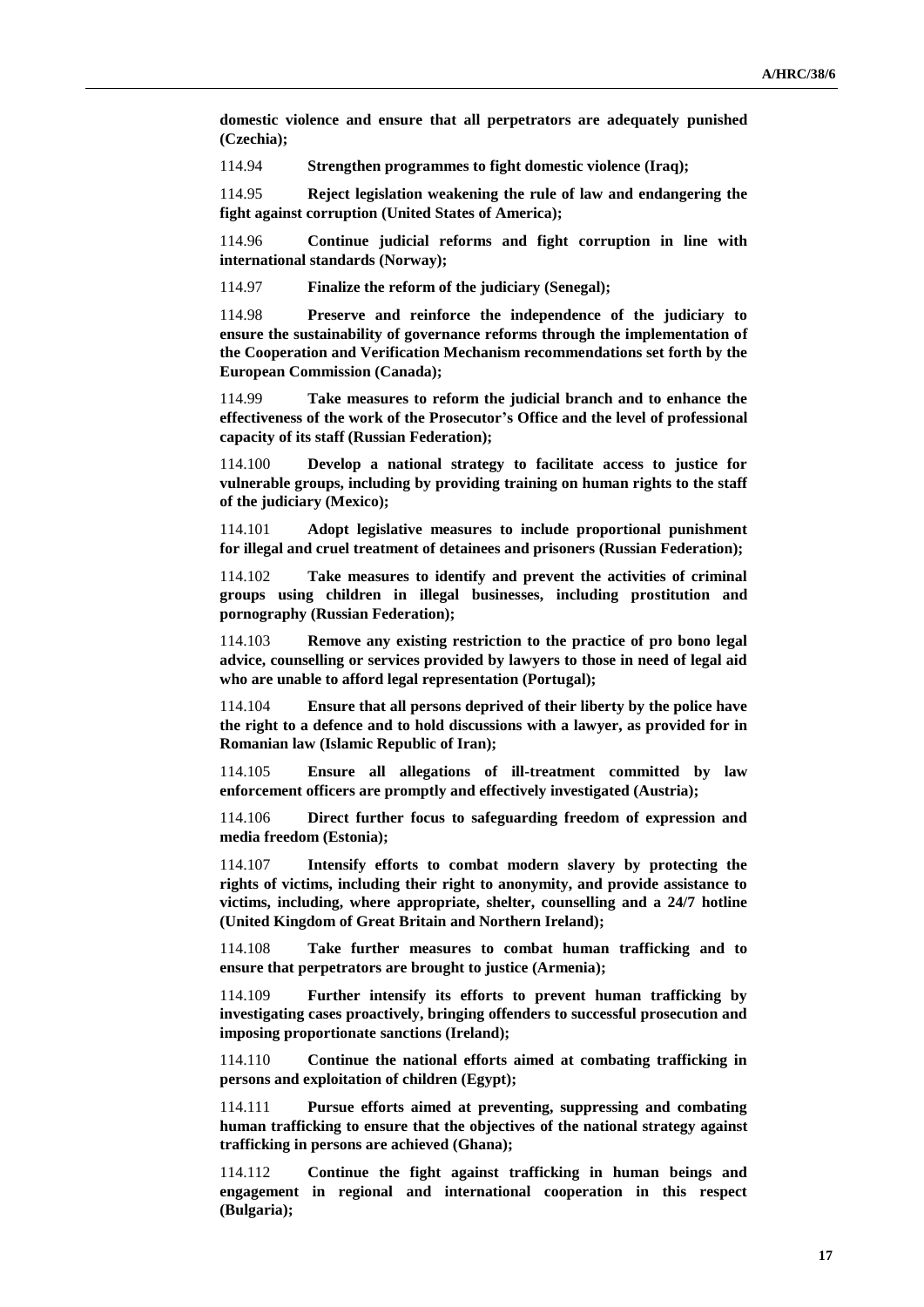114.113 **Continue to effectively combat human trafficking through legislative and administrative measures (China);**

114.114 **Strengthen its national strategy against trafficking in persons, and include preventive measures aimed at addressing the vulnerable situation of women (Honduras);**

114.115 **Intensify the efforts aimed at preventing trafficking for the purposes of labour exploitation and trafficking of children (Iraq);**

114.116 **Intensify its efforts to prevent trafficking for the purposes of labour exploitation and trafficking in children, and improve the timely identification of victims of human trafficking (Islamic Republic of Iran);**

114.117 **Strengthen efforts to fight against human trafficking and economic and social exploitation and enhance assistance to victims (Italy);**

114.118 **Steadily implement the relevant domestic laws and its national strategy aimed at eradicating human trafficking (Japan);**

114.119 **Step up efforts to prevent and combat human trafficking, especially for the purposes of sexual and labour exploitation and forced begging through timely detection and assistance to victims (Panama);**

114.120 **Continue the ongoing efforts to combat trafficking in human beings, especially trafficking of children, and protect them from sexual exploitation (Tunisia);**

114.121 **Continue its efforts to prevent, suppress and combat human trafficking (Timor-Leste);**

114.122 **Continue the efforts to enable tangible progress in combating trafficking in persons (Turkmenistan);**

114.123 **Take consolidated measures in order to ensure effective rehabilitation services for the victims of trafficking, exploitation and violence against women (Republic of Moldova);**

114.124 **Continue strengthening the national measures aimed at providing protection to the family as the natural and basic unit of society (Egypt);**

114.125 **Introduce a dedicated legal framework or amend the existing labour legislation in order to promote the regulation of paid and quality internships (Portugal);**

114.126 **Continue to promote economic and social development, promote employment and further raise people's living standards (China);**

114.127 **Continue efforts so that workers in the agricultural sector fully enjoy their economic, social and cultural rights (Peru);**

114.128 **Continue consolidating its social policies and human rights, especially in the field of economic, social and cultural rights, in order to increase the standard of living of its people, in particular of the most vulnerable sectors of the population (Bolivarian Republic of Venezuela);**

114.129 **Strengthen policies to guarantee the human right to water in rural areas (Plurinational State of Bolivia);**

114.130 **Focus more on improving the quality of health services, paying special attention to child and maternal mortality (Mongolia);**

114.131 **Introduce further measures to sustain and reinforce progress made in access to the health-care system, especially for disadvantaged people (Viet Nam);**

114.132 **Strengthen health-care services to improve the life expectancy of newborns and reduce the child and maternal mortality rates (Peru);**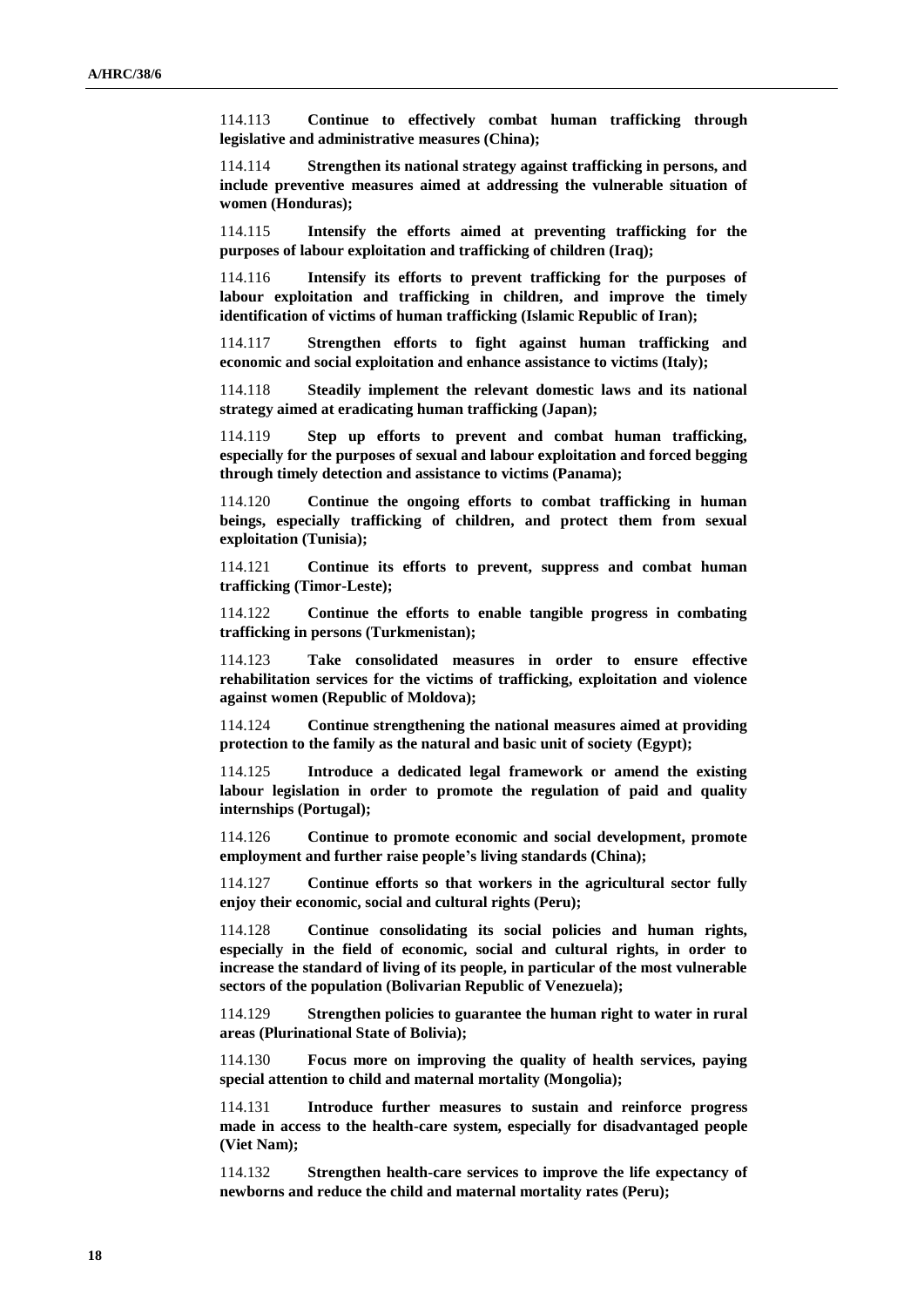114.133 **Introduce a national HIV prevention strategy and work with civil society for its implementation (Australia);**

114.134 **Consider the adoption of a national strategy on HIV/AIDS (Israel);**

114.135 **Accelerate the adoption and budgeting of the national HIV/AIDS strategy 2018–2020 and the national strategy on sexual and reproductive health and rights (Germany);**

114.136 **Increase the budget for the national tuberculosis programme and change the legislation as necessary to treat all tuberculosis patients (Estonia);**

114.137 **Devote more resources to the education system in order to ensure full and equal access to quality education for all (Viet Nam);**

114.138 **Take all necessary measures to ensure accessible, inclusive, high quality education for all children without discrimination of any kind, including for minorities such as Roma and those in a vulnerable position (Finland);**

114.139 **Take further measures to ensure the access of all children to education (Iraq);**

114.140 **Increase the budget allocation for improving the education system and addressing the early school leaving phenomenon (Indonesia);**

114.141 **Continue supporting the training of teachers in the area of human rights education, in particular the rights of the child (Qatar);**

114.142 **Continue developing effective measures for the promotion of human rights education and awareness-raising (Armenia);**

114.143 **Implement and ensure equal access to mandatory gender equality and age-appropriate comprehensive sexuality education within the formal education system (Australia);**

114.144 **Introduce education for sexual and reproductive health in the core curriculum for secondary education, including by setting out a concrete timeline of implementation of such a measure (Slovenia);**

114.145 **Take steps to introduce comprehensive and evidence-based sexuality education in the core curriculum for secondary education, as well as to ensure sufficient teacher training on sexuality education (Finland);**

114.146 **Further accelerate its efforts to promote and protect the rights of women (Mongolia);**

114.147 **Establish adequate legislative measures, which guarantee women's property rights after divorce, particularly in the case of unregistered marriages (Sierra Leone);**

114.148 **Take measures to promote the rights of women, in particular by addressing the recent resurgence of discourse containing stereotypes concerning women's rights to reproductive and sexual health (Belgium);**

114.149 **Ensure progress in the implementation of specific measures and follow up on their execution to guarantee the implementation of the women and peace and security agenda (Spain);**

114.150 **Adopt legislation that reflects the provisions of the Council of Europe Convention on Preventing and Combating Violence against Women and Domestic Violence, and adequately protects and assists victims through specialized services (United Kingdom of Great Britain and Northern Ireland);**

114.151 **Harmonize fully its national legislation with the provisions of the Council of Europe Convention on Preventing and Combating Violence against Women and Domestic Violence (the Istanbul Convention) (Estonia);**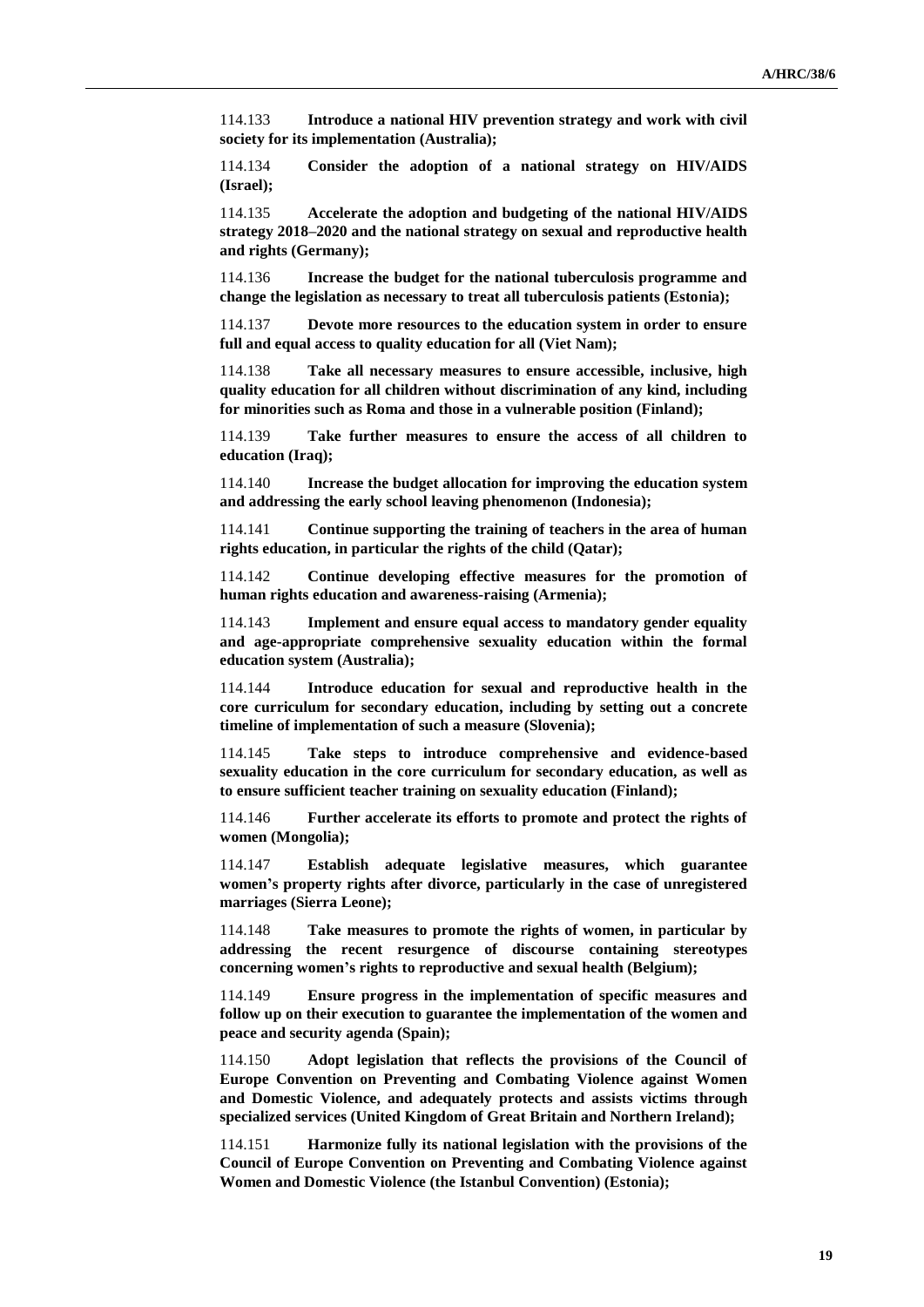114.152 **Proceed with the activation of the legislative package elaborated by the National Agency for Equal Opportunities for the implementation of the Council of Europe Convention on Preventing and Combating Violence against Women and Domestic Violence (the Istanbul Convention) (Georgia);**

114.153 **Strengthen the efforts made to combat violence against women by way of information, prevention, protection of victims and punishment of the perpetrators (Iceland);**

114.154 **Step up efforts to protect women against violence, in law and in practice, including through prevention and accountability mechanisms, especially by means of effective emergency measures in favour of victims and their families (Brazil);**

114.155 **Ensure the promotion and protection of the rights of children and youth (Islamic Republic of Iran);**

114.156 **Introduce effective policies to address the issue of the large number of abandoned children left behind by parents working abroad (Japan);**

114.157 **Ensure free and quality education for all children, including Roma children, strengthen its efforts to protect the rights of all children and take necessary measures to stop violence and discrimination (Mongolia);**

114.158 **Improve effective implementation of the Deinstitutionalization Plan for Children in Residential Care and Ensuring their Transition to Community-based Care, with particular focus on prevention of institutionalization of children under the age of 3 (Montenegro);**

114.159 **Implement the Deinstitutionalization Plan for Children in Residential Care and Ensuring their Transition to Community-based Care and put in place a strong monitoring system (Albania);**

114.160 **Take further steps for the implementation of the 2016 Deinstitutionalization Plan for Children in Residential Care and Ensuring their Transition to Community-Based Care and expedite measures to broaden inclusive education for children with disabilities (Bulgaria);**

114.161 **Intensify efforts to prevent trafficking in children, in particular by training teachers and raising awareness among children through education, and paying special attention to poor communities and migrant children (Norway);**

114.162 **Intensify the work at the legislative level regarding the protection of children from violence and ensure timely identification and prevention of cruel treatment of children (Russian Federation);**

114.163 **Allocate the necessary human, technical and financial resources for the implementation of the national strategy for the promotion and protection of child rights 2014–2020 and of the related operational plan, with a view to reducing poverty, social exclusion and violence against children (Switzerland);**

114.164 **Develop special measures and provide the necessary financial resources to ensure comprehensive protection of street children and provide these children with real possibilities to receive education, medical support, housing and food (Belarus);**

114.165 **Strengthen legislative efforts to end child, early and forced marriage and sexual exploitation of children (Sierra Leone);**

114.166 **Guarantee specialized support services for children who have been victims of abuse and sexual exploitation (Chile);**

114.167 **Continue taking steps to combat child poverty and ensuring the well-being of children (India);**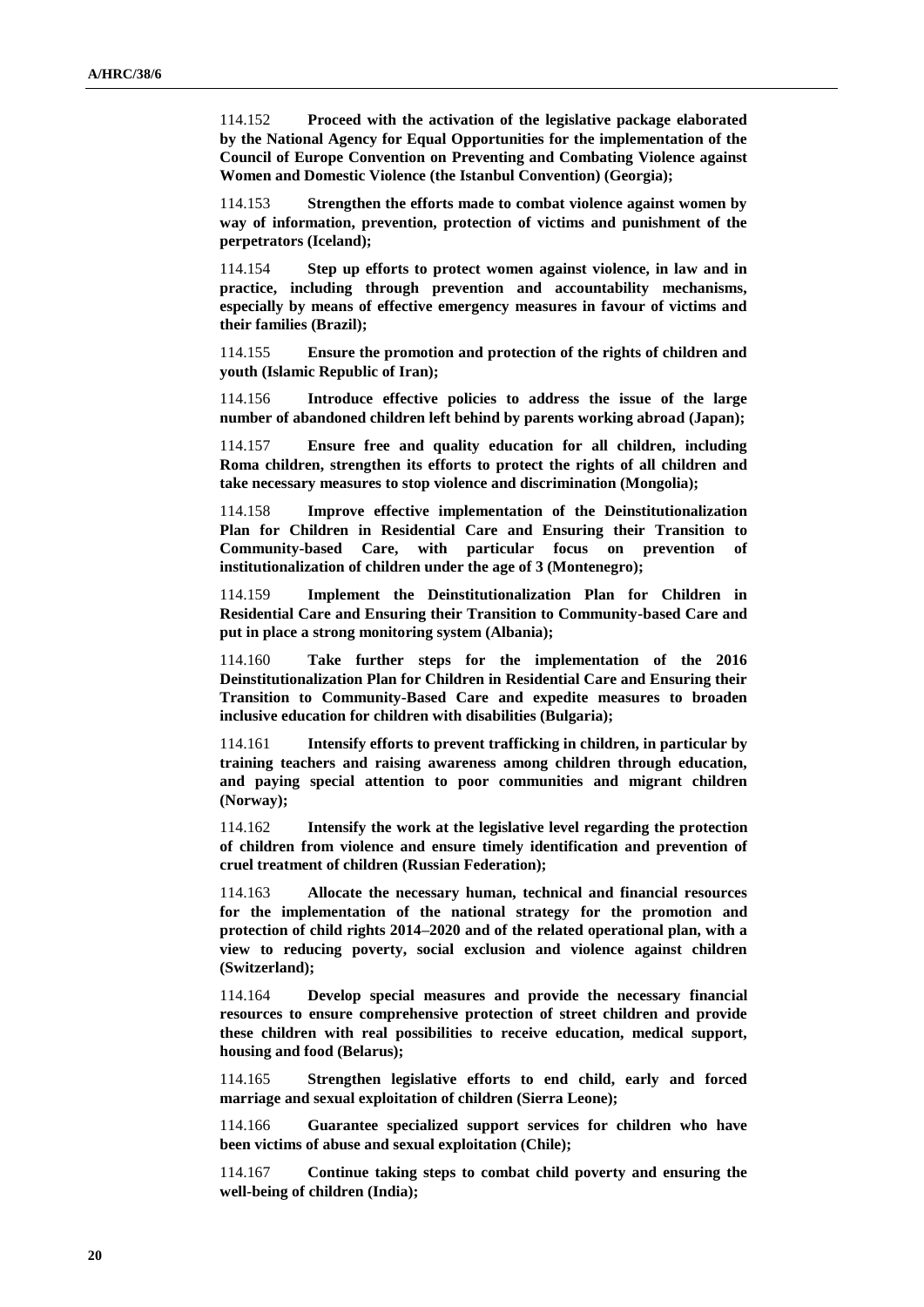114.168 **Adopt specific measures to reduce the exposure of children to the risk of poverty (Portugal);**

114.169 **Take the necessary measures to fight the poverty and social exclusion of children (Algeria);**

114.170 **Allocate adequate resources to ensure the effective functioning of the National Authority for the Protection of the Rights of the Child and Adoption (Slovakia);**

114.171 **Enhance efforts to protect persons with disabilities by renewing cooperation with expert NGOs and by conducting thorough investigations into allegations of abuse (Norway);**

114.172 **Improve the living conditions of persons with disabilities, in particular by facilitating their access to the labour market and adapting centres and other shelter mechanisms to their needs (Algeria);**

114.173 **Take appropriate measures to ensure the unhindered participation of persons with disabilities in the education system and in the labour market (Austria);**

114.174 **Create favourable conditions to enable national minorities to express and develop their culture and tradition in their own language, and take additional measures in the field of education for various minority groups, including Roma (Afghanistan);**

114.175 **Amend national legislation to ensure full compliance with all obligations and commitments related to the protection and promotion of human rights, including those of national minorities stemming from the ratification of minority rights treaties, including the Framework Convention for the Protection of National Minorities and the European Charter for Regional or Minority Languages (Hungary);**

114.176 **Strengthen policies to guarantee the human rights to education and health to children from minorities (Plurinational State of Bolivia);**

114.177 **Protect and respect the rights of national and religious minorities by returning their properties and ensure legal certainty in this context (Hungary);**

114.178 **Ensure full implementation of the law on public administration by clarifying the legal uncertainty about the threshold requirement for displaying street names and topographical signs in the minority languages (Hungary);**

114.179 **Guarantee the right to freedom of peaceful assembly of minorities without discrimination (Hungary);**

114.180 **Revise the curricula and the history textbooks to make sure that diversity of cultures and perspectives of minorities are reflected and that stereotypes and prejudices are eliminated (Hungary);**

114.181 **Ensure that school enrolment plans and the numerical threshold for the creation of classes are not used in a discriminatory way, while providing access to technical and vocational education in the minority language (Hungary);**

114.182 **Continue to promote the integration of the Roma community, including by implementing the national strategy launched for the period 2015– 2020 (Italy);**

114.183 **Steadily implement its strategy for the inclusion of Romanian citizens belonging to the Roma minority 2015–2020, and strengthen educationrelated initiatives, such as the promotion of education for Roma children (Japan);**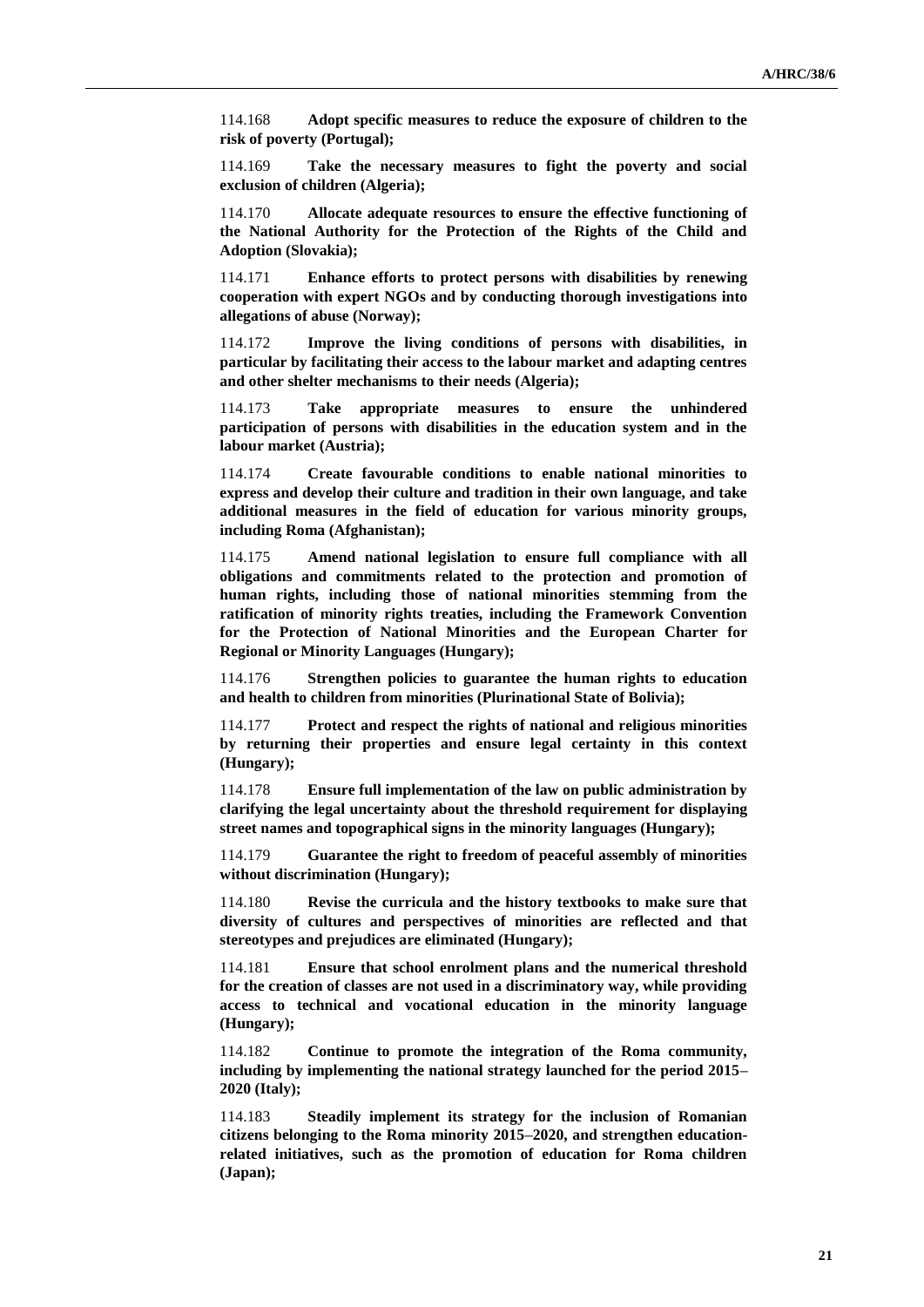114.184 **Continue to effectively implement the government strategy for the inclusion of Romanian citizens belonging to the Roma minority 2015–2020 (Maldives);**

114.185 **Increase the resources allocated to the implementation of the national strategy for the inclusion of the Roma minority (Spain);**

114.186 **Make efforts to increase the access of the Roma to education, the labour market and health-care services (Russian Federation);**

114.187 **Take appropriate measures to give full access to education, health care, employment and social inclusion to Roma children (Albania);**

114.188 **Take further steps to guarantee Roma children equal access to inclusive quality education, with the full participation of the Roma population (Iceland);**

114.189 **Implement measures aimed at strengthening the social inclusion of Roma people, including the participation of Roma children in the school system (Sierra Leone);**

114.190 **Provide sufficient resources to implement the strategy for the integration of the Roma (Belarus);**

114.191 **Step up efforts to involve children from the Roma community in education (Belarus);**

114.192 **Continue policies aimed at the inclusion of Roma children in the education and health-care systems (Georgia);**

114.193 **Take specific measures to assist the integration of the Roma population into society, in particular in the areas of education, health, employment and housing (Mexico);**

114.194 **Strengthen legislation to guarantee better attention to the needs of the Roma in the areas of the right to housing and the right to education (Côte d'Ivoire);**

114.195 **Step up efforts to improve the position of Roma people in line with the European Union framework for National Roma Integration Strategies up to 2020, for example in terms of ensuring access to education, appropriate housing and economic inclusion (Netherlands);**

114.196 **Develop an effective system to follow up the implementation of the National Strategy with clear measurable targets and assigned responsibility to follow up progress; consider introducing obligatory information in schools about the historic treatment of Roma; and develop programmes to counter negative stigma in schools, as well as in different public institutions (Sweden);**

114.197 **Implement the existing legal framework on segregation, and in particular expedite the concrete implementation of the national strategy for Roma inclusion 2015–2020 (Switzerland);**

114.198 **Collect disaggregated ethnicity data with a view to supporting the implementation of the strategy for Roma inclusion 2015–2020 (Brazil);**

114.199 **Continue implementing the recommendations of the universal and regional human rights treaty bodies, in particular with regard to creating favourable conditions to enable national minorities to express and develop their culture, traditions and customs in their own language, and further encourage knowledge of the history, traditions and culture of various minority groups (Ukraine);**

114.200 **Adopt a national strategy to raise awareness among the Romanian population about traditional harmful practices against women and discriminatory gender stereotypes (Uruguay);**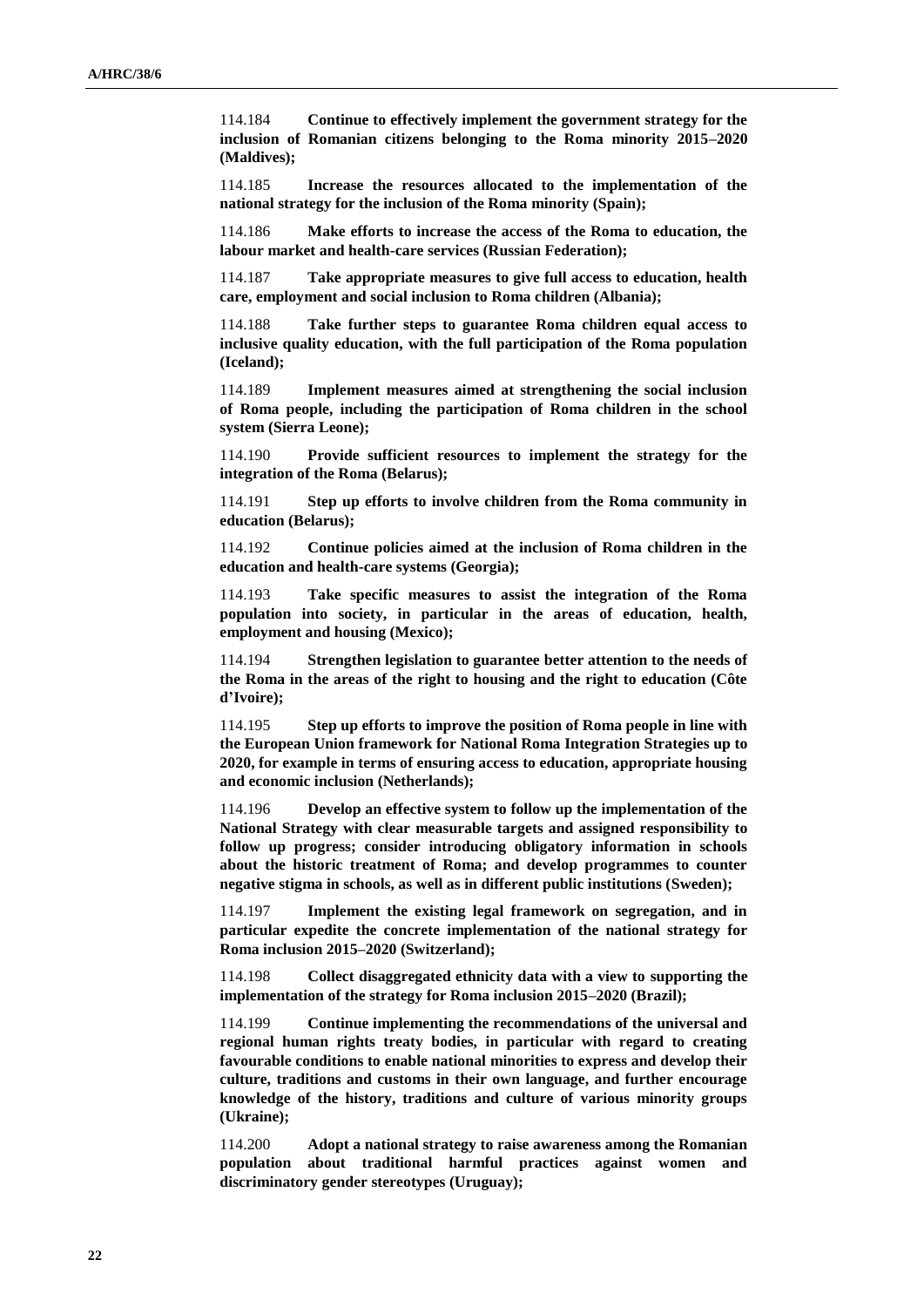114.201 **Promote the rights of migrant workers and their families among national and global stakeholders with a view to considering ratification of the International Convention on the Protection of the Rights of All Migrant Workers and Members of Their Families (Indonesia);**

114.202 **Strengthen the protection of the rights of migrants and refugees, notably those relating to access to housing through specific measures (Senegal);**

114.203 **Adopt additional legislation in order to address practical barriers preventing access to education for asylum-seeking and refugee children (Afghanistan).**

115. **All conclusions and/or recommendations contained in the present report reflect the position of the submitting State(s) and/or the State under review. They should not be construed as endorsed by the Working Group as a whole.**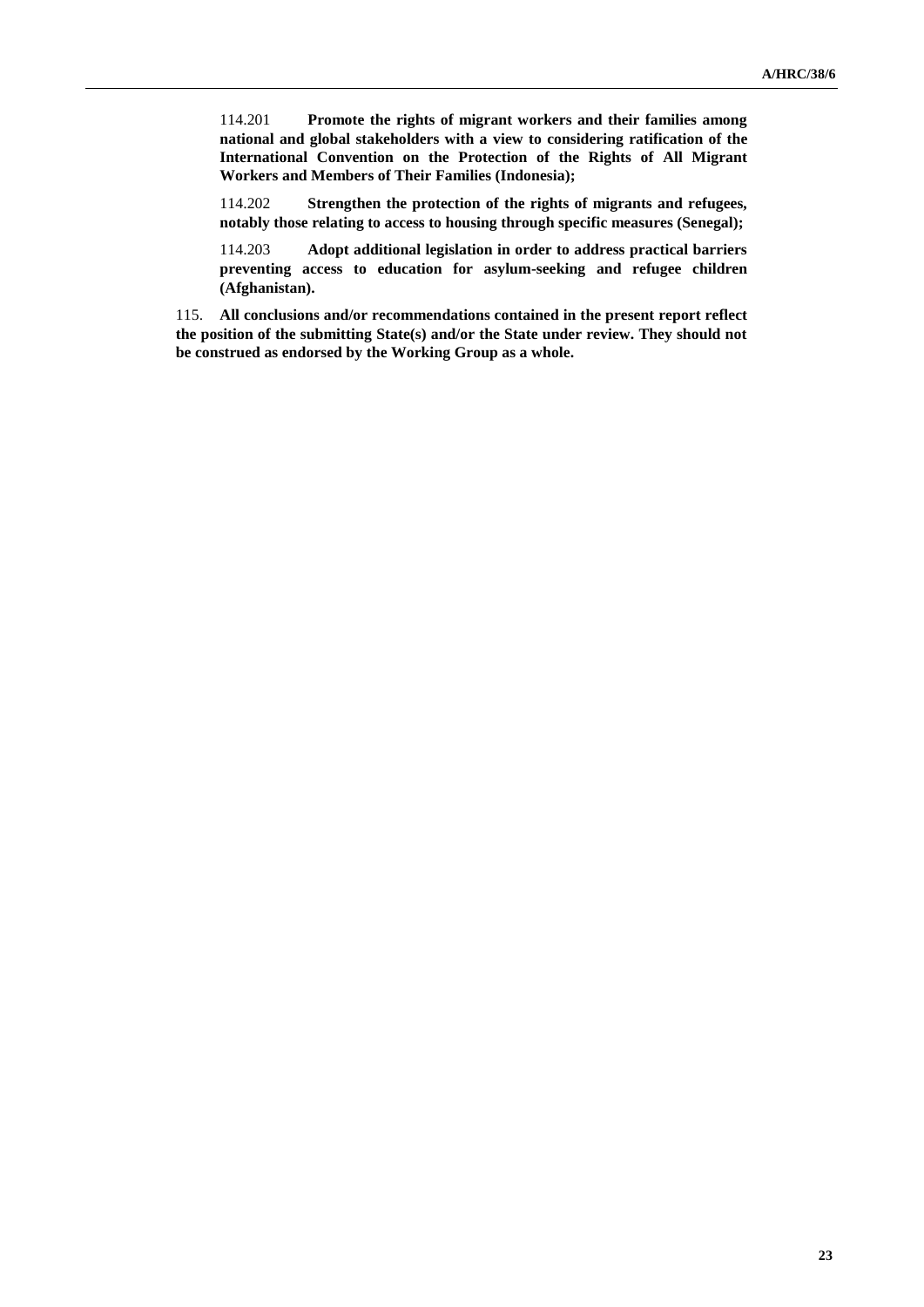### **Annex**

## **Composition of the delegation**

The delegation of Romania was headed by the Secretary of State, Ministry of Foreign Affairs, Mr. Alexandru Victor Micula, and composed of the following members:

- Mr. Csaba Ferenc Asztalos, President, National Council for Combating Discrimination;
- Mr. Daniel Rădulescu, President, National Agency for Roma;
- Mr. Lorin Ovidiu Hagimă, Director, Ministry of Justice;
- Mr. Ilie Cute, Expert Assimilated to Magistrates, Ministry of Justice;
- Mr. Răzvan Boștinaru, Expert Assimilated to Magistrates, Ministry of Justice;
- Mr. Doru Florin Coșman, Officer, National Prison Administration;
- Mr. Iulian Paraschiv, Head of Cabinet, National Agency for Roma;
- Ms. Claudia Virenfeldt, Counsellor, Ombudsman's Office;
- Mr. Cătălin Andrei Popescu, Prosecutor, Prosecutor's Office attached to the High Court of Cassation and Justice;
- Ms. Corina Marinescu, Counsellor, National Authority for the Protection of the Rights of the Child and Adoption;
- Mr. Dan Moldovan, Counsellor for European Affairs, National Agency for Equal Opportunities for Women and Men;
- Mr. Cristian Răileanu, Counsellor, Ministry of Labour and Social Justice;
- Ms. Mihaela Bujor, Public Manager, Ministry of Labour and Social Justice;
- Ms. Alexandra Nemeș, Counsellor, Ministry of Labour and Social Justice;
- Mr. Mihai Tomescu, Counsellor of the Minister, National Authority for Persons with Disabilities;
- Ms. Ioana Mihaela Dobre, Counsellor, National Authority for Persons with Disabilities;
- Ms. Viorica Preda, Inspector General, Ministry of National Education;
- Ms. Petronela Stoian, Senior Adviser, Ministry of Health;
- Mr. Adrian Strugariu, Head of Office, Ministry of Internal Affairs;
- Ms. Raluca Erdinc, Inspector, Ministry of Internal Affairs;
- Mr. Adam Dinu, Counsellor, Ministry of Regional Development, Public Administration and European Funds;
- Ms. Adriana Petraru, Counsellor, Department for Inter-Ethnic Relations;
- Ms. Aniela Bologa, First Secretary, Ministry of Foreign Affairs;
- Mr. Adrian Vierita, Ambassador, Permanent Representative of Romania to the United Nations Office and other international organizations in Geneva;